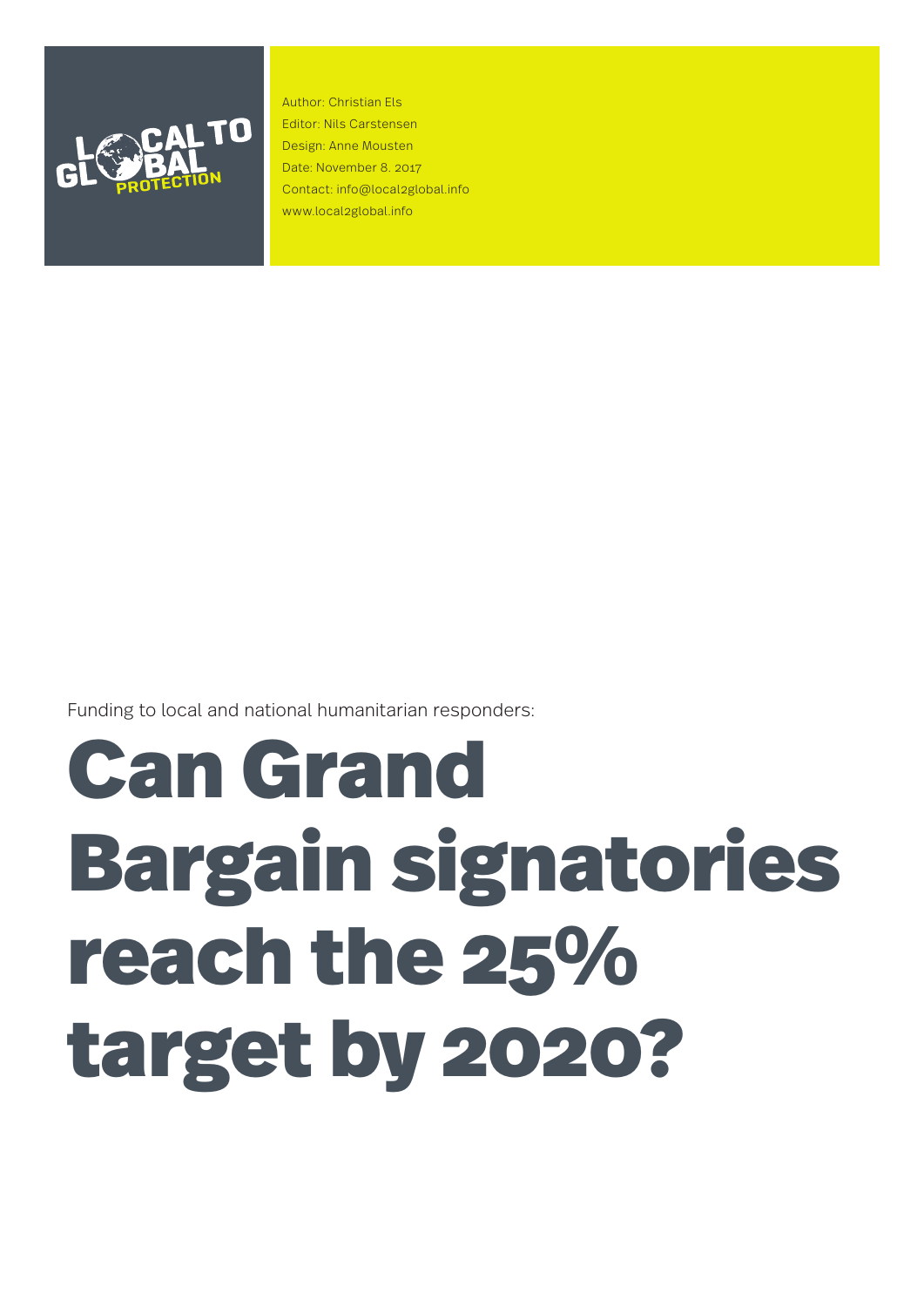# Executive Summary

By 2017, 53 governments and international agencies had agreed on the Grand Bargain (GB) as an important outcome from the 2016, World Humanitarian Summit (WHS). A central commitment in the GB was to *"achieve by 2020 a global, aggregated target of at least 25 per cent of humanitarian funding to local and national responders as directly as possible."* 

Since then, there has been an, at times, intense debate about this commitment but relatively little new quantitative analysis presented. In this briefing note, Local2Global Protection (L2GP) provides a **first global estimate** of how much funding GB signatory governments have channelled to local and national responders either directly or through one intermediary in 2015 – the year before their WHS and GB commitments. The report also provides a first forecast of the annual increases in funding to local actors required to meet the 25% target by 2020.

Out of an estimated total of \$16 billion global humanitarian funding from GB governments, their direct funding to local and national NGOs and Red Cross/Crescents societies amounted to less than \$18 million in 2015. Local and national governments in countries affected by crises received \$48 million in direct humanitarian funding from GB governments. In total, all local and national responders received **less than 0.5%** of the known total humanitarian funding from GB signatories directly (without any intermediary).

In contrast, a much larger amount of funding to local responders was channelled from GB governments through a range of international aid organisations (UN, INGOs and the international Red Cross/Crescent organisations) before it reached local actors. Based on primary data collection (covering 50% of the funding) and imputations based on collected data and existing data sets<sup>1</sup>, funding of local responders through one intermediary (international organisation) is estimated to be 11% of the total GB governments' funding in 2015. In addition, GB donors channelled 4% of their overall funding to the UN-led Country Based Pooled Funds (CBPF), of which less than 20% was channelled on to local and national responders. In other words, 0.6% of GB donors' funding was allocated to national responders through the CBPFs.

Adding up both direct and indirect (through one intermediary only) funding, L2GP estimates that in 2015, a total of **12% of the GB governments' funding was allocated to local and national humanitarian responders**.

The numbers above are only first estimates, and may have to be adjusted as more data becomes available. Still, they do allow for a preliminary analysis of how much funding needs to be increased in order to meet the 25% commitment. To reach this, GB governments, and the international aid organisations they work through, will collectively **need to increase their funding to local and national actors by at least 15-20% every single year until 2020** (Figure 1) if both direct and indirect (one intermediary only) funding is considered.<sup>2</sup>

Doable as this may sound, existing data on previous growth rates of funding to local responders indicates that such an annual increase will be a major challenge for the humanitarian system. In fact, data from UNHCR and ICRC suggest that their funding to national NGOs and National Red Cross/Crescent societies decreased from 2012 to 2016. While the CBPFs have increased funding to local actors, the average growth between 2012 and 2016 is below the growth rates required from the humanitarian system as a whole in order to meet the global, aggregated 25% target by 2020.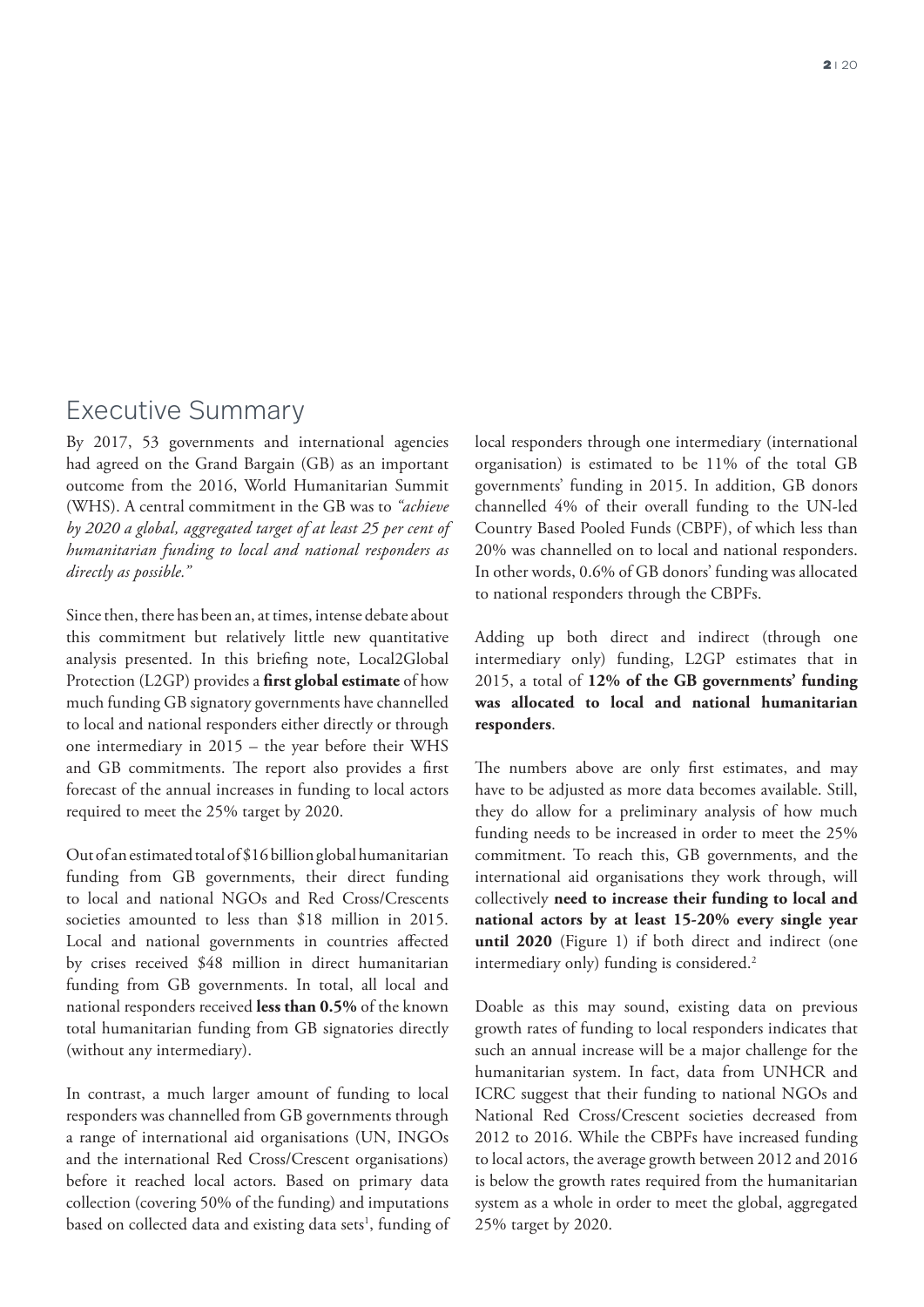

Figure 1. Actual vs. hypothetical increase of funding to local actors. Shows increase or decrease of funding flows to local actors for UNHCR, ICRC and CBPF based on 2012 levels compared to the 15 to 20% growth rate required from 2016-2020 to reach the 25% GB target. Source: UNHCR, OCHA, ICRC and L2GP calculations

If only direct funding is considered for the 25% target, it will require a much bigger collective increase of such funding to local responders: from \$66 million to \$4 billion over just a few years. In other words - **a 170% annual increase** of funding to these actors in order to meet the 25% commitment by 2020.

Many GB governments have committed to increase their contributions to the CBPFs, which currently make up just 3% of their collective funding allocations. While CBPFs look set to increase funding to local actors from current levels, due to the small relative size of the CBPFs, only increasing this funding channel will not allow GB signatories to reach the global 25% target - even if the CBPFs allocated 100% of their received funds to national NGOs. **A system-wide approach to increase funding to local responders by 15-20% will be required, including increasing direct funding, funding through pooled funds – and ensuring that international aid organisations, including UN agencies, allocate significantly more of their funding from GB donors to local and national partners**.

Finally, the briefing note alerts all stakeholders to the fact that a number of on-going discussions and disagreements over technicalities and definitions risk delaying and ultimately diluting the intentions of this GB commitment. One major drawback of setting concrete quantitative targets in policymaking can been illustrated by a well-known adage in economics - Goodhart's law -

"when a feature of the economy is picked as an indicator of the economy, then it inexorably ceases to function as that indicator because people start to game it."3 Some of the current discussions about what constitutes a local or national responder or the argument made that in-kind transfers to local responders (for instance food) should be included in the understanding of what is "as-directly-aspossible" may, depending on the point of view, be seen as legitimate concerns – or examples of such "gaming" by stakeholders with particular interests.

In the context of such debates, it should be noted that a previous L2GP briefing note<sup>4</sup> indicates that considering in-kind transfers as "funding" would practically render the 25% GB target irrelevant as several UN agencies already in 2014 allocated more than 25% of their humanitarian expenditures to local actors if in-kind transfers were defined as "funding".

Given the challenges ahead, with just a few years left until 2020 and signatories still arguing about definitions of individual words in the commitment, it would appear important for all GB signatories to resolve such disagreements as swiftly as possible. And to do that in a manner which is in keeping with the spirit, intent and original wording of the Grand Bargain commitment: *"Achieve by 2020 a global, aggregated target of at least 25 per cent of humanitarian funding to local and national responders as directly as possible to improve outcomes for affected people and reduce transactional costs"*.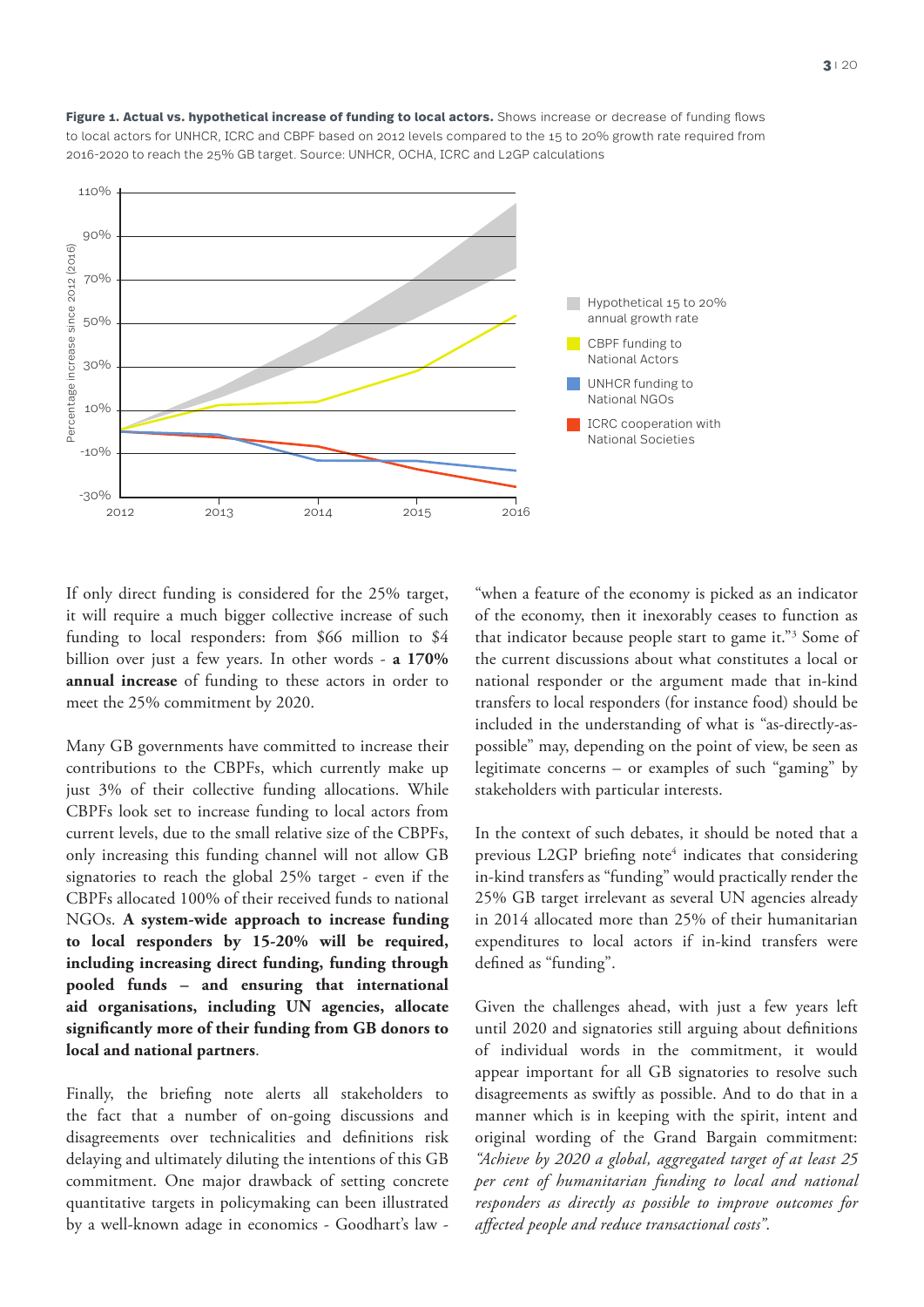# Introduction

One of the most tangible outcomes of the World Humanitarian Summit is the Grand Bargain, which includes a funding target for local and national humanitarian responders. According to the text of the Grand Bargain, 53 governments and aid organisations have committed to *"Achieve by 2020 a global, aggregated target of at least 25 per cent of humanitarian funding to local and national responders as directly as possible to improve outcomes for affected people and reduce transactional costs"*.

Despite this commitment to increase funding flows to local responders, it remains unknown how much funding from donors is channeled directly and through various intermediaries to local and national responders. This briefing note provides a first global estimate of how much of the Grand Bargain's signatory governments' funding was channeled to local and national actors in 2015 - just before signing up to the GB.

As financial reporting of many humanitarian organisations is still ongoing for the year 2016, the report presents 2015 data and thus provides a baseline for funding flows to local actors the year before the World Humanitarian Summit. The analysis in this report is based on a simple methodology, which is easy to replicate and can be used by independent researchers to track and monitor key developments in funding flows in coming years. Such tracking and monitoring will enable humanitarian policy and decision makers to identify progress and challenges relevant to the 25% commitment since the WHS.

While some of the discussion around the localization topic has diversified to focus more on qualitative aspects, the 25% funding target will remain important. The target is concrete, which allows stakeholders and independent analyst to track and measure progress and thus hold the GB signatories to account on this particular commitment.

# Background

The Grand Bargain government signatories provide most of the documented global humanitarian funding. In total, the 22 government signatories (including EU and hereafter referred to as the "GB governments" or "GB donors") allocated \$16 billion for humanitarian assistance in 2015.5 In fact, all major Grand Bargain signatory governments are members of the OECD Development Assistance Committee (DAC), and thus constitute the traditional "northern/western" donors of official development assistance.<sup>6</sup>

Humanitarian funding from the Grand Bargain governments to local and national responders is channeled in various ways. **Direct funding** entails no intermediary between the fund provider and recipient. Among **indirect funding** channels are pooled fund mechanisms (UN-led), where funding from a group of donors is bundled and then allocated to a recipient. Another way of indirect funding includes funding to an international aid organization (UN agency, INGO, international Red Cross Crescent member) that subsequently channels funding to a local and national responder.

The type of collaboration between international and local responder varies, from sub-contracting where local organisations are mainly used as cheap service deliverers to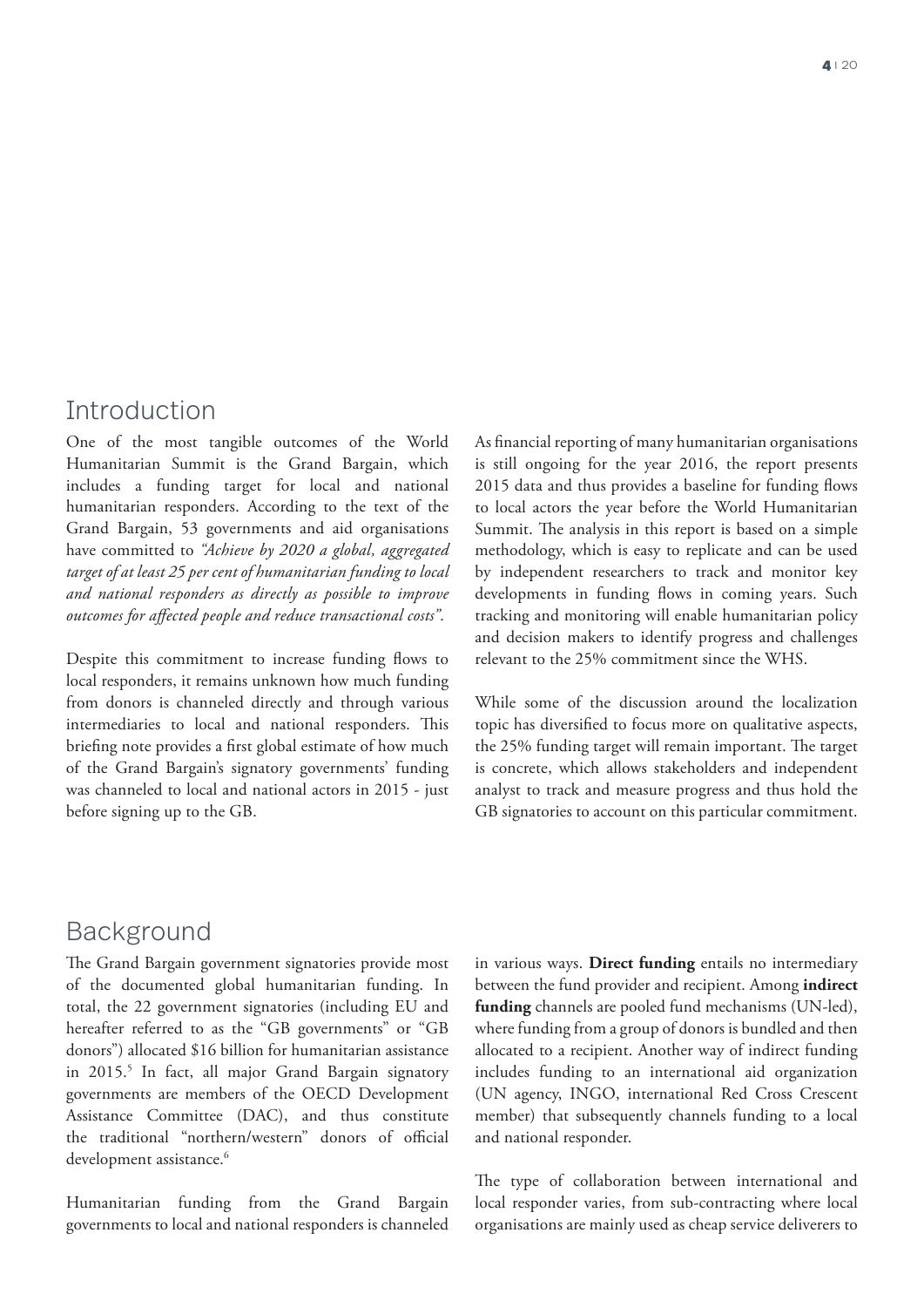genuine partnership.7 Besides indirect funding flows with one intermediary between donor and local and national responders, there are also funding channels involving longer transaction chains, where various international and local responder can be involved. Such multi-layered funding flows though, are not considered in this paper.

The text of the Grand Bargain emphasizes that the 25% of funding should be channeled to local responders *asdirectly-as-possible*. This phrase is currently contested, interpretations range from the most purist - only direct flows of money should be considered - to the most flexible including the value of in-kind transfers (for instance food) from international to local actors and transfers that go through numerous international intermediaries. In this context, it seems relevant to draw attention to an earlier L2GP briefing note<sup>4</sup>, which demonstrates that considering in-kind transfers as "funding" would practically render this GB commitment irrelevant as several UN agencies already in 2014 allocated more than 25% of their humanitarian expenditures to local actors if in-kind transfers are defined as "funding".

A major drawback of setting concrete quantitative targets in policymaking has been discussed by social scientists for decades. A well-known adage in economics, known as Goodhart's law, states: "when a feature of the economy is picked as an indicator of the economy, then it inexorably ceases to function as that indicator because people start to game it."8 Some of the current discussions about definitions of what is "as-directly-as-possible" such as suggestions that local branches of international organisations should be considered local responders or the above mentioned attempts to include in-kind transfer as funding transfers may, depending on the point of view, be seen as legitimate concerns – or examples of such "gaming" by stakeholders with particular interests.

Besides questions around the term as-direct-as-possible another discussion has emerged related to the terms local and national responders. Currently there is a draft of definitions for local and national responders circulating, which includes (for more details see annex  $2$ )<sup>9</sup>:

- National NGOs/civil society organisations (CSOs)
- Local NGOs/CSOs
- Red Cross/Red Crescent National Societies
- National governments
- Local governments
- Local and national private sector organisations

One important aspect of defining national/local NGOs is whether NGOs affiliated to an international NGO should be included. The current definitions exclude these types of affiliates from the group of local/national responders. In this briefing note, the above categorizations and definitions are used whenever possible. Often available data on local and national NGOs does not distinguish between local and national actors; therefore for this research these categories have been combined into one. The terms local NGO, national NGO and local and national NGO are used interchangeably hereafter, all referring to the combination of local and national NGOs. As far as data collection allowed, affiliated NGOs are not included in the local and national NGO data in this paper.

Without going into any further detailed examination of these contested issues, this paper presents data for some of the different possible definitions of as-directly-as-possible and shows how much current funding levels would need to increase annually to meet the 25% by 2020 for some of these interpretations.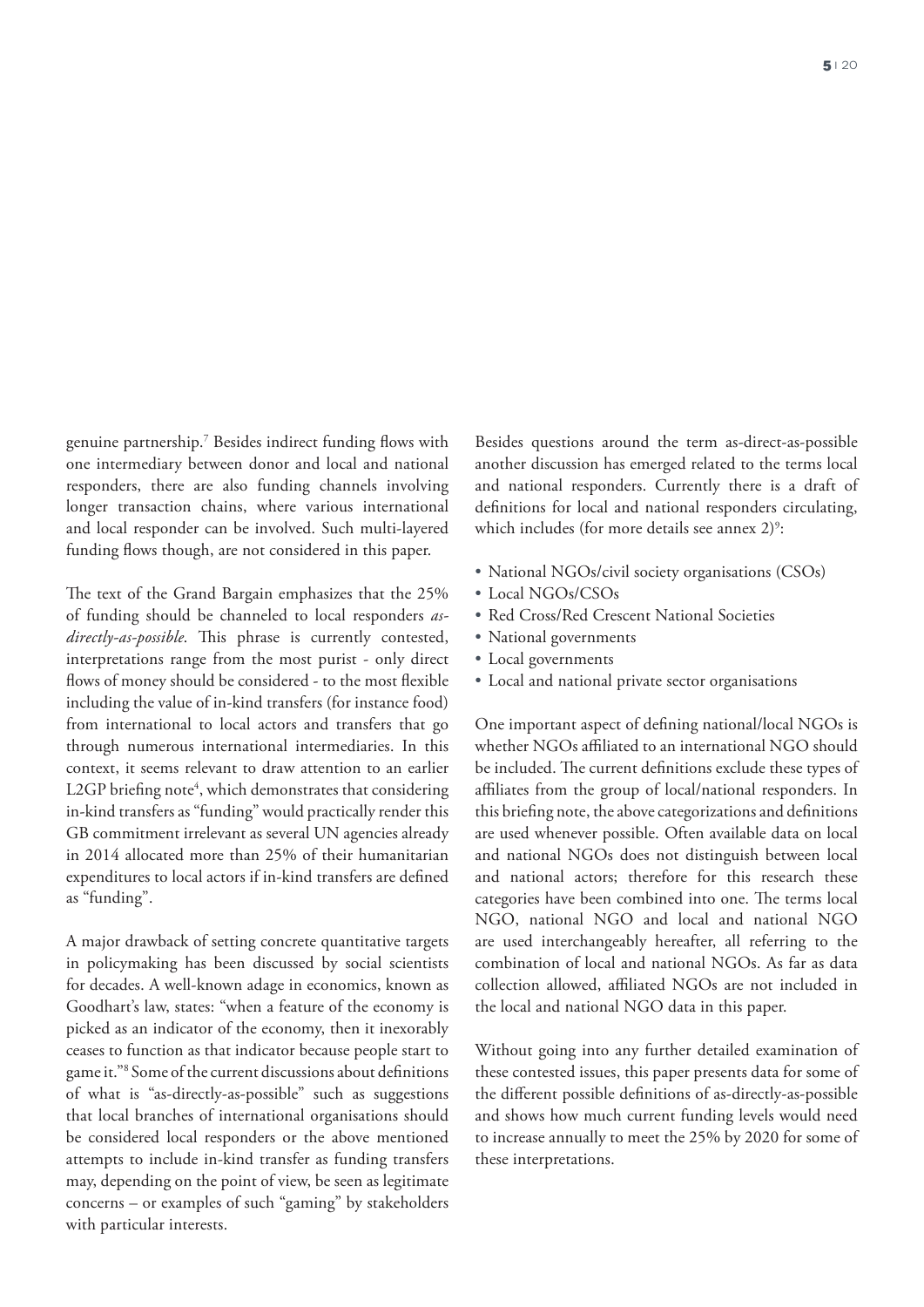# Limitations of available data and coverage rates

Currently, there is no universal tracking system in place that allows for systematic tracking of humanitarian funding flows from donors to the end-user of humanitarian assistance. Even the first level recipients of funding reported from GB donors to FTS are not fully known. Every analysis of funding flows to local actors is therefor based on incomplete information and some imputations are necessary to estimate the overall magnitude of funds going to these actors.

While direct funding to local actors has been tracked since a decade, no attempts have so far been made to estimate indirect funding to local actors at a global level. The data on indirect funds through INGOs, UN agencies and internationally operating Red Cross/Crescent organisations in this report is based on primary data sourcing from these organisations and imputed data. These imputations are based on average values from primary data sources (for INGOs and Red Cross/Crescent organisations) as well as Central Emergency Respond Fund (CERF) subgrant data. Overall, the coverage rate for indirect funding through these three types of organisations in this report is 50%, i.e. half of the funding that is channeled from GB donors to INGOs, UN agencies and internationally operating Red Cross/Crescent organisations data could be sourced.10 For the other half, data could not be provided or was not sourced.

This data coverage rate could be increased by adding data from a few major aid organisations – for instance by adding data from the largest recipient of humanitarian funding, the World Food Program (WFP's now former Executive Director promised this data would be available by end of 2016<sup>11</sup>). When WFP data becomes available, the coverage rate would increase to more than 70%. However, it is unlikely that data coverage rate for indirect funding will reach 100% in the near future, since in particular

funding to INGOs is distributed among a large number of these organisations. Therefore, any analysis of indirect funding flows to local actors in the next few years will need to include imputations (and therefore uncertainties), to compensate for missing data.

Imputations made in this report are based on the mean (average) value of the known data in the particular category (UN, INGO, Red Cross/Crescent) and for UN agencies additional data on CERF funding. CERF subgrant funding is a good approximation for the UN's two largest sub-grantees UNICEF's and UNHCR's funding flows to national NGOs. For the UN agencies, imputed data amounts to 29% of the overall funding received by these three types of organisations, for INGOs it amounts to 21% and for Red Cross/Crescent organisations to 1%. Using such imputations can of course lead to overor underestimation of funding flows to local actors, in case the sample size, on which the imputation is based, is not representative. Since this report tries to provide a conservative estimate of necessary growth rates, overestimations will not be discussed. Considering underestimating, the growth rates in this report are fairly robust even if the imputed data drastically underestimated funding flows to local actors. As discussed in more detail in the concluding section of this report, even if unknown indirect funding flows were 80% above the average of the known data, the estimated necessary annual growth rate would still be above 10%.

The remainder of this paper consists of two sections. In the first section data on direct and indirect funding flows is presented and the second section discusses consequences of the various definitions of as-direct-as-possible. The annex explains the methodology developed for and used in this note in detail and it describes how funding flows to local and national actors can be estimated on a global scale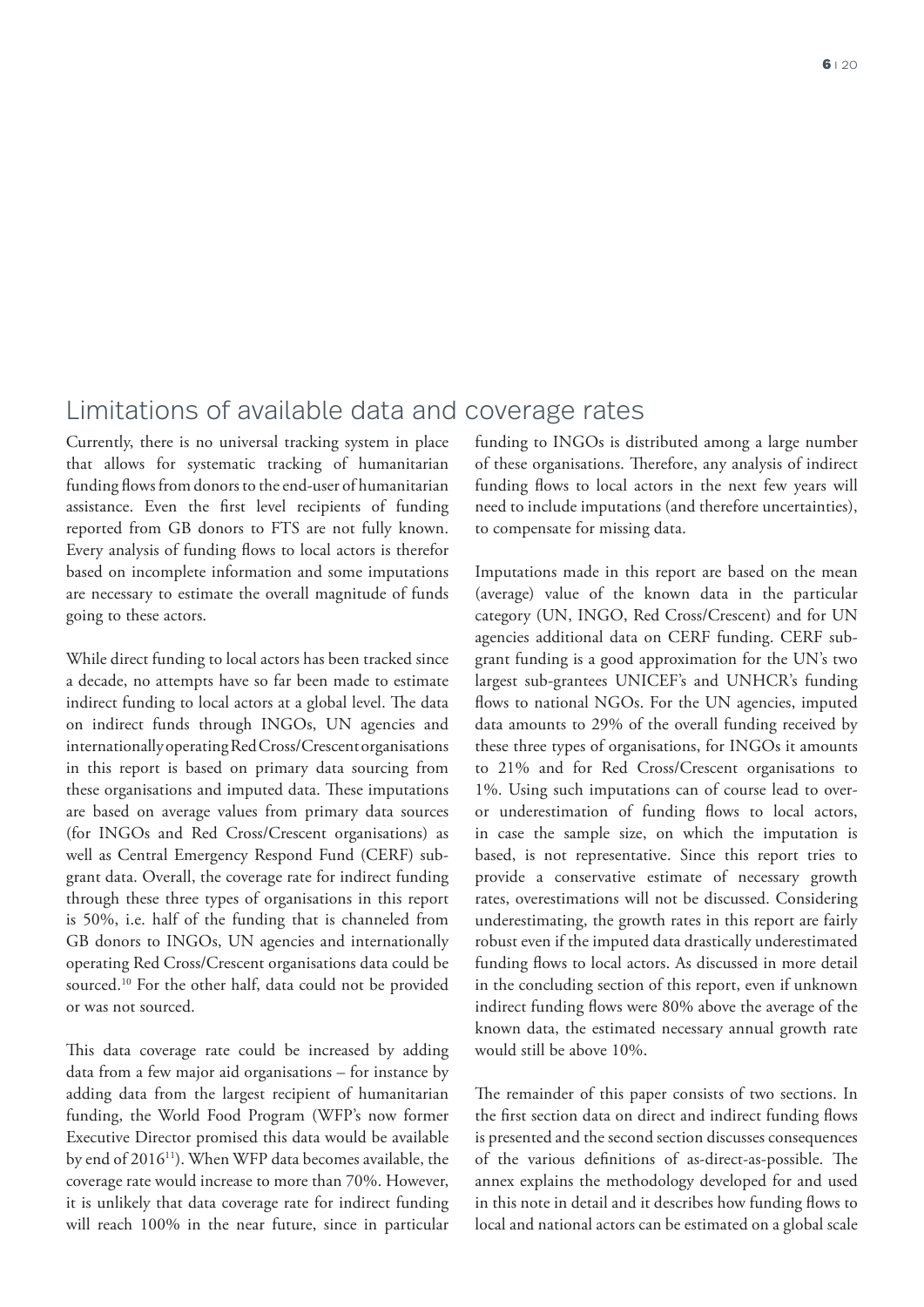## **I) Direct Funding flows from GB Signatories …**

in the years to come.

#### **… to local and national civil society responders.**

Grand Bargain governments' direct humanitarian funding to local and national NGOs in 2015 was rather symbolic. According to Local2Global's analysis of OCHA FTS data, GB governments' direct funding to local and national NGOs amounted to less than \$13 million in  $2015.<sup>12</sup>$ 

International humanitarian funding channeled directly from GB governments to National Red Cross and Red Crescent societies for operations in their own country are even smaller than flows to national NGOs. In 2015, according to FTS data, eight National Societies received in total a mere \$5 million.

Taken together in 2015, 0.13% of the GB governments' humanitarian expenditure (based on FTS data<sup>13</sup>) was channeled directly to local and national civil society responders (NGOs + National Societies).

#### **… to affected governments.**

Larger shares of humanitarian funding are channeled bilaterally to government institutions in affected countries. According to FTS data, \$48 million or 0.33% of the total reported funding was channeled directly to affected governments.

However, according to OECD data, GB governments allocated a significantly larger amount to affected governments in 2015, and there is a possibility that this funding is underreported in FTS. According to OECD data, Grand Bargain governments allocated \$199 million for humanitarian assistance to affected governments entities in 2015. This amounts to 1.3% of the total reported GB government funding in OECD's Creditor Reporting System. Between 2011 and 2015 only Japan channeled significant amounts of money to affected governments, on average 19.5% of its total reported humanitarian funding, as shown in table 1.

**Table 1: Humanitarian Funding directly channeled to affected governments.** The table shows GB governments which committed humanitarian funding directly to affected local and central governments between 2011-2015. Only funding averages larger or equal to 0.1% are shown. Source: OECD CRS.

| <b>Country</b>         | <b>Total humanitarian funding</b><br>2011-2015 (\$ million) | % Channeled to Recipient<br><b>Country Government</b> |
|------------------------|-------------------------------------------------------------|-------------------------------------------------------|
| Japan                  | 2,810                                                       | 19.5%                                                 |
| Australia              | 1,160                                                       | $3.1\%$                                               |
| <b>Spain</b>           | 360                                                         | 2.5%                                                  |
| Italy                  | 287                                                         | $2.1\%$                                               |
| <b>Ireland</b>         | 337                                                         | 1.8%                                                  |
| Czech Republic         | 22                                                          | 1.7%                                                  |
| Switzerland            | 1,404                                                       | $1.4\%$                                               |
| <b>EU Institutions</b> | 7,909                                                       | $1.0\%$                                               |
| Slovenia               | $\overline{4}$                                              | $1.0\%$                                               |
| Sweden                 | 1,312                                                       | $0.3\%$                                               |
| <b>United States</b>   | 25,852                                                      | 0.2%                                                  |
| Norway                 | 1,353                                                       | $0.2\%$                                               |
| <b>Belgium</b>         | 538                                                         | $0.1\%$                                               |

The remainder of the \$15.8 billion GB donors' funding (as reported in FTS) was either channeled to international humanitarian actors (at least \$14 billion) or the recipient is not reported (\$1.7billion). Many of these international actors work through local and national implementing partners and allocate funding to them. The

next section therefor attempts to estimate these indirect funding flows, from GB governments through one international actors to local and national organisations. For this analysis only funding through UN pooled funds, INGOs, internationally operating Red Cross/Crescent organisations and UN agencies are considered.15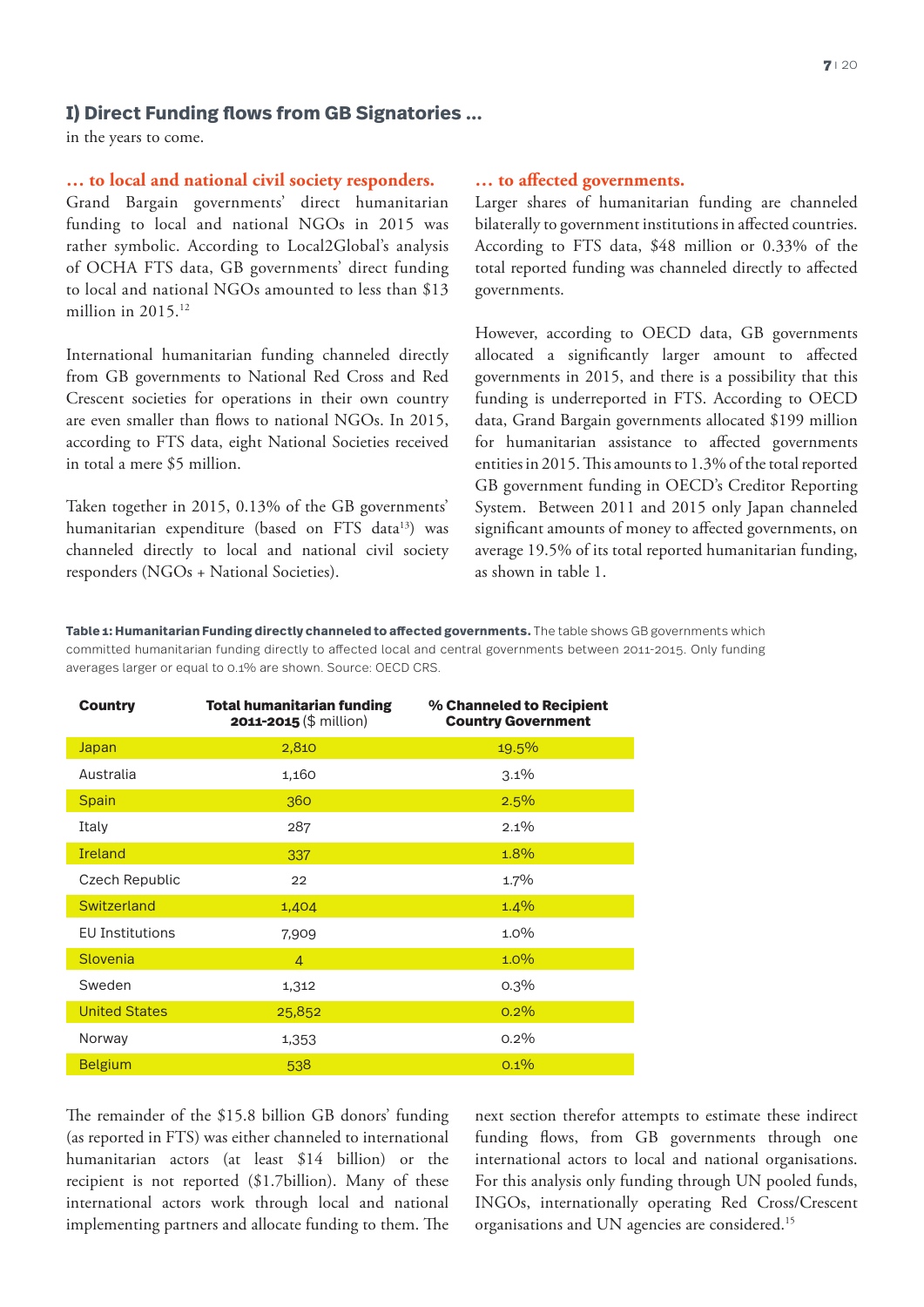### **II) Indirect Funding Flows ...**

Most of the current funding from GB signatories to local actors is channeled in an indirect way, through pooled funds, UN agencies, INGOs or members of the Red Cross/Crescent movement. While transaction chains from donor to end user of humanitarian assistance can be quite long, the funding flows presented here only include one intermediary between GB government donor and the local actor.<sup>16</sup>

#### **A) … through Country-Based-Pooled Funds**

In 2015, UN country-based pooled funds received \$581 million<sup>17</sup> and allocated in total \$490 million of which \$74 million went to national NGOs and \$6 million to National Red Cross and Red Crescent societies.18 Almost all the funding for these pooled funds comes from GB signatory governments. The country-based pooled funds are currently the biggest source of funding for national NGOs, apart from funding first channeled through an international and operational aid organization.

In recent years the volume of pooled funds has increased, and many donors identify CBPFs as a primary vehicle to increase funding flows to local actors also in the future

Germany for example increased its funding to the pooled funds from \$20 million (1.5% of Germany's total reported funding) in 2014 to  $$100$  million (6%) in 2017.<sup>19</sup> Besides Germany, other governments also increased their funding to country based pooled funds.20 Korea committed to double contributions to country-based pooled funds and indeed increased funding from \$2.3 million in 2016 to \$4.3 million in 2017.<sup>20</sup> "Sweden aims to provide at least 15 percent of Swedish funding for humanitarian response plans through country-based pooled funds"20 and fulfills this commitment already for example in Syria, Yemen and Afghanistan. Preliminary data suggest that Netherlands' proportion of pooled fund funding compared to their overall humanitarian funding increased from 2015 to 2016 from 20% to 24%, according to their GB commitment.<sup>20</sup>

Other countries have yet to live up to their commitment: US committed to provide funding to at least three humanitarian country-based pooled funds starting in 2017, but so far, the US has only provided funding to two of such funds.20 Switzerland's fulfillment of its commitment to increase the funding share to country based pooled funds remains to be seen. Data from 2015 to 2017 indicates that the share of Switzerland's total humanitarian funding going to country based pooled funds remained constant.<sup>20</sup> Other countries such as Belgium, Denmark, Ireland and Norway also emphasized the importance of country-based pooled funds in the WHS commitments, but they did not specify a particular funding target related to these funds. 20

However, given that all country based pooled funds together received only 3% of the total reported humanitarian funding in 2016,<sup>20</sup> of which 20% was given to national NGOs, country based pooled funds alone will not allow for reaching the 25% target, even if they allocate 100% of their received funds to national NGOs.

#### **B) … through UN agencies**

In 2015, GB governments allocated \$8.8 billion to 37 UN entities for humanitarian assistance (including \$389 million that are channeled through CERF<sup>21</sup>), of which the vast majority (76%) went to WFP, UNHCR and UNICEF. Of all the UN entities with significant humanitarian programing, only UNHCR publishes detailed data on funding allocations to national NGOs and government implementing partners. UNICEF provided data on funding flows to National NGOs and Civil Society Organisations upon request. For UNRWA and OCHA it was assumed that no funding was allocated to implementing partners.<sup>22</sup> Taken together, these four UN agencies received together with CERF more than 54% of the reported funding to UN agencies. Other major UN organisations did or could not provide data upon request.

Due to this lack of available data on subsequent funding flows from 46% of the UN agencies to local implementing partners,<sup>23</sup> 2015 data from CERF will be used as an approximation to estimate the funding flows from UN agencies to local actors.<sup>24</sup> Using CERF data raises the question of how representative the usage of CERF funding is compared to the overall humanitarian spending of the various UN organisations. There is only limited data available, but for instance, CERF data for UNHCR and UNICEF in 2015 is consistent with these agencies' overall funding allocations to local and national responders,<sup>25</sup> WFP country level data for one of it its largest operation (Syria) is also consistent with WFP's CERF data from 2014.4

Based on CERF data on sub-grants to implementing partners in 2015, UN agencies allocate between 7 and 27% to National NGOs, affected governments and National Red Cross and Crescent Societies.<sup>26</sup> Figure 2 provides an overview of seven large humanitarian UN entities and their estimated funding flow to local and national responders.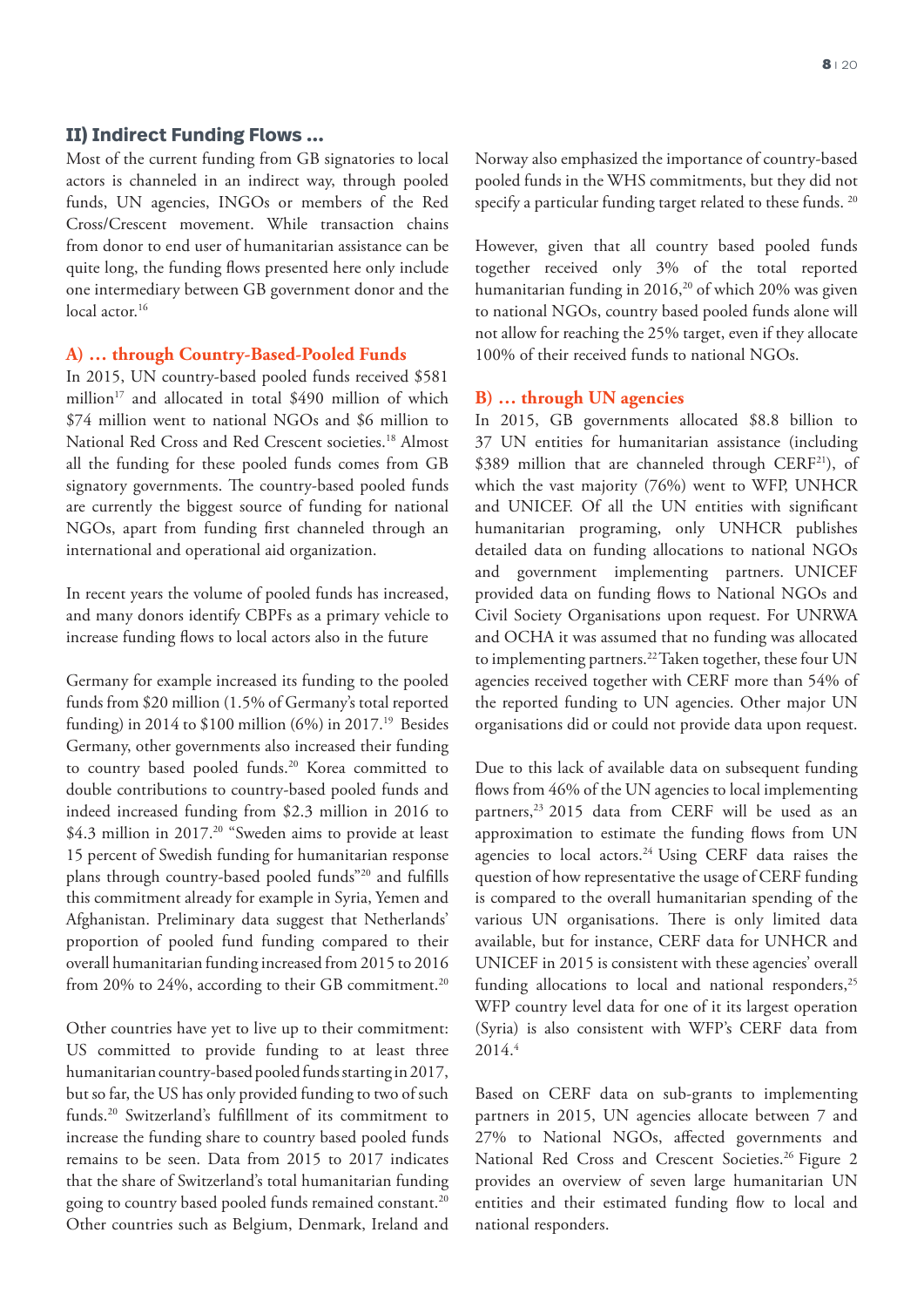

#### Figure 2: UN entities' CERF sub-grant allocation to local and national responders 2015. Source: CERF data<sup>27</sup>

Using CERF data as an approximation for their allocations to local partners, these 7 organisations shown in the figure plus OCHA and UNRWA allocated on average 12.1% of their funding to these partners. In addition, 28 other UN agencies received total funding in the size of \$307 million from GB governments in 2015.<sup>28</sup> For the further analysis, it is assumed that these agencies allocated the same average percentage as other UN agencies (12.1%) to national and local actors.

\$3.8 billion directly to international NGOs. In addition, INGOs received \$222 million through CBPF and it is estimated that about \$1 billion were channeled from UN agencies to  $INGOs<sup>29</sup>$ , as shown in figure 3. In total INGOs directly and indirectly received an estimated \$5 billion out of the total \$16 billion from the GB signatory in 2015. Since this analysis focuses only on funding flows from GB governments to national and local actors through not more than one intermediary, INGO funding originating from UN entities and CBPF will not be considered here.

## **C) … through INGOs**

In 2015, Grand Bargain governments allocated at least

**Figure 3: INGO's direct and indirect incoming funds from GB donors in 2015.** INGOs directly received \$3.8 billion from GB governments, \$222 million through country based pooled funds and based on estimates \$1 billion from UN agencies. Flows form GB governments to UN and pooled funds, which were not allocated to INGOs are not shown.



For this study, data on funding flows to local actors from 18 INGOs was collected.<sup>30</sup> Taken together these INGOs received more than \$880 million from GB governments in 2015, which is approximately one fourth of the total funding by GB governments directly allocated to INGOs. Out of these 18 INGOs, 14 are Charter4Change signatories,<sup>31</sup> which committed themselves to publish data on funding allocations to local and national NGOs.<sup>32</sup> The other INGOs

considered here are Concern Worldwide, Danish Refugee Council<sup>33</sup>, Médecins sans Frontières<sup>34</sup> and the Norwegian Refugee Council.

Taken together these 18 INGOs allocated on average 12.6% of their program expenditure to local and national NGOs. There was no evidence for significant funding allocations to affected governments and national Red Cross/Crescent societies.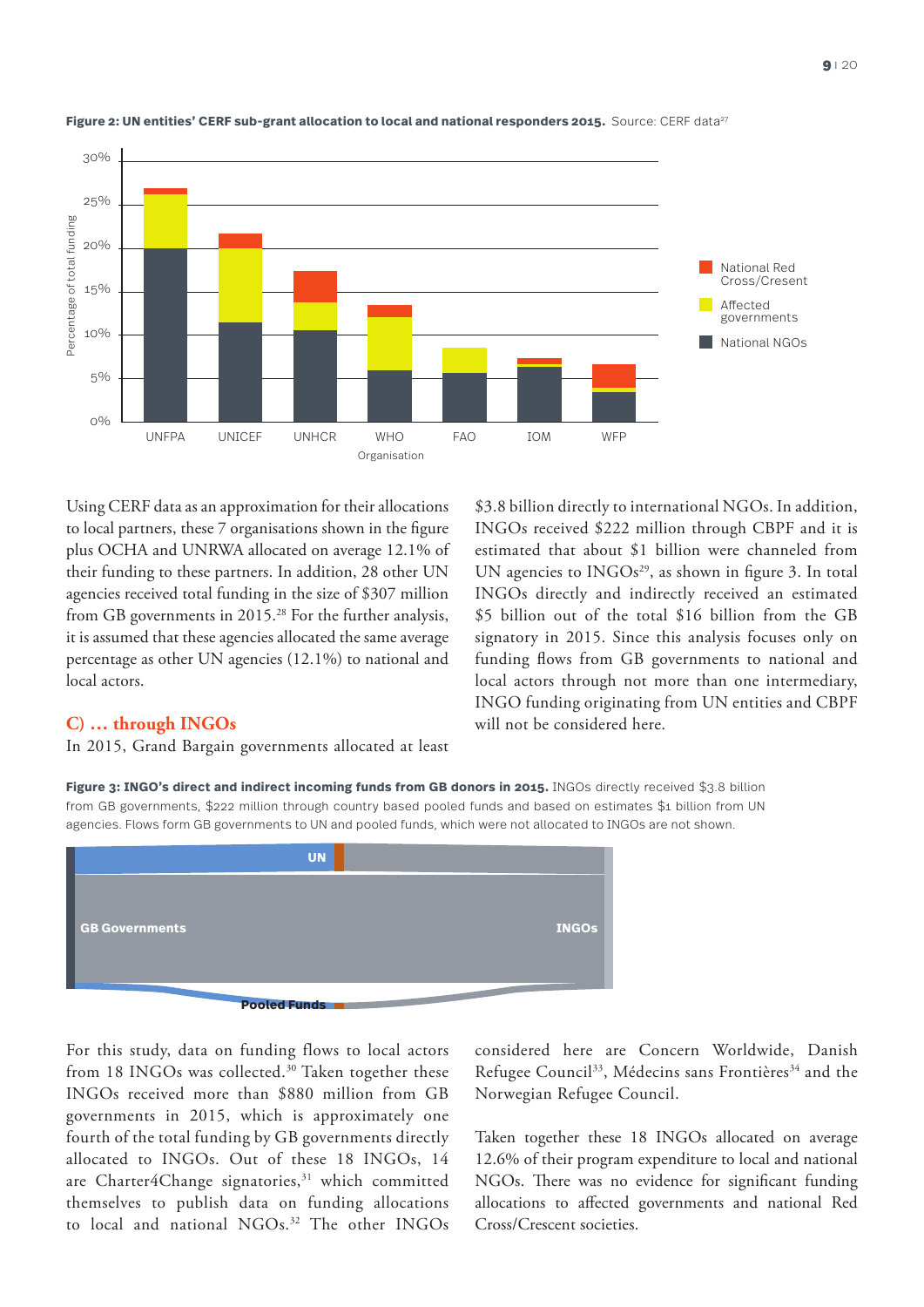## **D) … through the International Red Cross and Red Crescent Movement**

Based on FTS data, the GB governments provided \$1.4 billion to the ICRC, the IFRC and 16 internationally operating Red Cross Societies in 2015, out of which 80% (\$1.1 billion) was channeled to the ICRC. All of the internationally operating members of the Red Cross and Red Crescent Movement collaborate closely with National Red Cross/Crescent societies in project implementation and capacity building.

In terms of available financial information, only the ICRC publishes data on funding flows to National Societies. Out of CHF 1.4 billion of field expenditure, CHF 42 million (3%) were transferred to National Societies in form of cash grants in 2015. Another CHF 42 million were used for other forms of collaboration with National Societies such as ICRC staff cost for cooperation delegates, mission cost, premises, transport, etc.

Several internationally operating National Societies were contacted for the study and four of them, the Danish, Finnish, Netherlands and Norwegian Red Cross could provide data. On average 17% of their funding was allocated to national sister societies operating in their respective home country. For further analysis, it is assumed that other internationally operating National Societies and the IFRC allocated the same average percentages as the societies that provided data.

In summary, GB governments gave 0.1% of their total humanitarian funding or less than \$18 million directly to local and national civil society organisations in 2015<sup>35</sup>. Taken together **direct funding** to local and national NGOs, National Red Cross/Crescent Societies and affected governments amounted to 0.5% **of the GB governments' funding** in 2015.36

Funding that was channeled from GB signatories through UN's country based pooled funds to national NGOs and National Red Cross/Crescent societies amounted to \$80 million or 0.6% of GB government funds in 2015.

The by-far largest amounts of funding for local and national civil society actors are channeled through UN agencies, INGOs and internationally operating Red Cross/Crescent movement members. This report could source data for 49% of these organisations (based on funding received). For the missing data it is suggested to use mean imputation and CERF data as an approximation to estimate overall funding flows. Based on these assumptions, it is estimated that **UN agencies allocate** on average **12%** of their received funding **to local and national responders**. Based on data from 18 INGOs, which received one fourth of the GB governments funding, these **INGOs allocated 13%** of their funding **to local and national responders**. The four surveyed internationally operating National Red Cross Societies allocated on average 17% to their sister societies, the ICRC 3%.

Using this imputed data set, **12.2%** of the Grand Bargain governments' funding was channeled directly and indirectly (one additional transaction layer only) to local and national actors (including recipient governments) in 2015. These 12.2% come from indirect funding (11.1%) channeled through UN agencies, INGOs and Red Cross/ Crescent organisations, only 0.5 % where channeled without intermediary directly from GB governments and 0.6% where channeled through country-based pooled funds.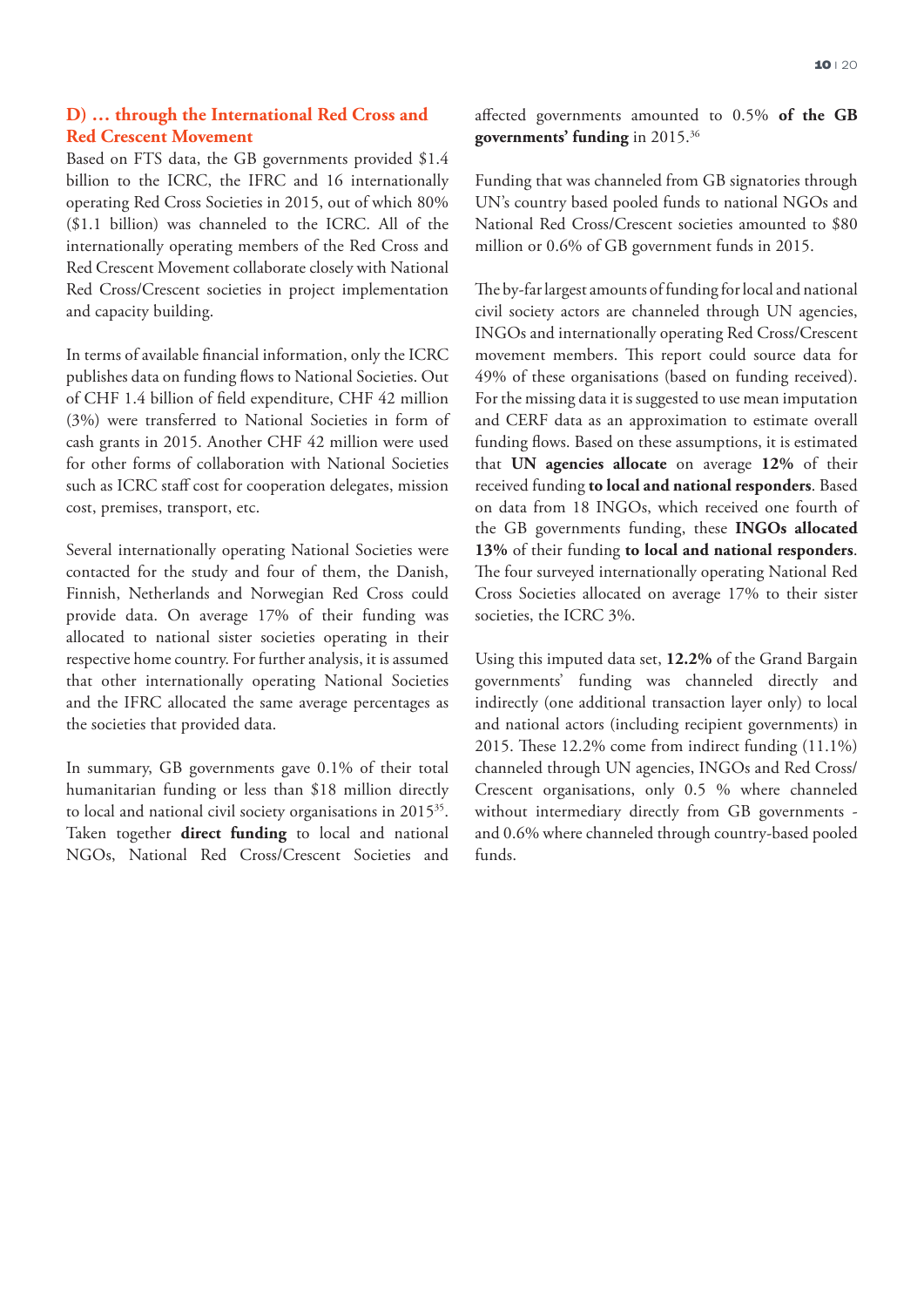# Conclusion and future perspectives for meeting the GB target

The analysis in this briefing note indicates that currently 12% of funding is channeled - directly and mainly through one intermediary - to local and national NGOs, Red Cross/Crescent National societies and affected government. In order to reach the 25% funding target by 2020 funding flows to national and local actors will need to increase by 20% every single year between 2016 and 2020, based on the estimate that 12% are currently channeled to local actors.

Although based on incomplete data, this estimated growth rate is fairly robust, even if the averages, used to substitute unknown data, were to underestimate funding allocations to local actors by a large margin. If the averages calculated above underestimate by as much as 80% the flows from international organisations (for which data was not available), the necessary growth rate would still be above 10%. Figure 4 shows how the growth rate would decrease

assuming unknown local actor funding percentages are above the averages used for the imputations. Assuming for example, that the averages in this study underestimate funding flows to local actors by more than one third (35%), the annual growth rate **would still be at 15%. It therefore seems fairly certain, that an annual growth rate of 15-20% is needed to reach the GB target**.

The robustness of the estimates in this study can be significantly increased, if data from a few additional large international organisations were available. The dotted line in figure 4 shows how the robustness of the estimated growth rate could be increased significantly, by adding data from only three additional organization, the respective largest UN agency, INGO and Red Cross organisations, for which currently no data is available would be available.

**Figure 4: Robustness of the growth rate.** If the imputed values underestimate the actual funding channeled to local actors, the necessary growth rate would be smaller. The red line shows that dependency. The small slope of the line indicates fairly robust results, which could be further decreased if data from only three organisations (largest UN agency, INGO and Red Cross organization) were available and could be added, as shown in the dotted blue line.



Increase of Robustness by Adding Data from Three Organisations (largest UN, INGO, RC)

While an annual increase of funding by 15 - 20% could appear doable, it will in fact constitute a major challenge for the entire humanitarian system when compared to previous increases of funding to local and national responders.

Data from UNHCR, ICRC and UN's CBPF is available for the year 2012 to 2016 (as shown in figure 5) and indicates that funding to local actors actually decreased for UNHCR and ICRC over these years. While their funding to national NGOs and National Societies slightly increased in absolute numbers, their total expenditure increased much faster during that period. Hence UNHCR's funding allocations to national NGOs decreased from 13.4% in 2012 to 10.9% in 2016.37 The same holds true for the ICRC, which allocated 6.9% for cooperation with National Red Cross/Crescent societies in 2012, and only 5.1% in 2016.38 UN's country based pooled funds increased their funding to national actors from 12.9% in 2012 to 19.7% in 2016.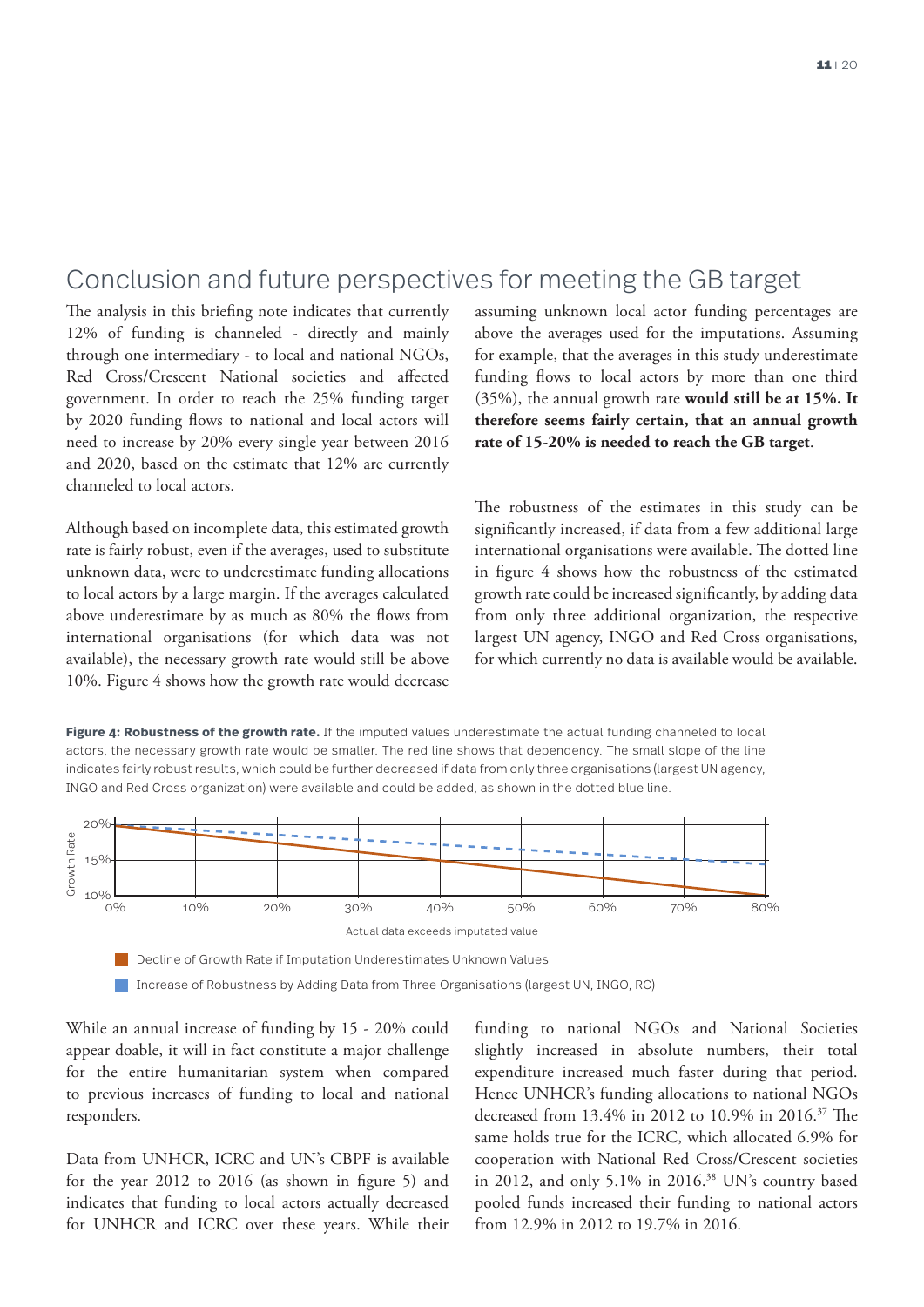

Figure 5: Actual vs hypothetical increase of funding to local actors. Shows increase or decrease of funding flows to local actors for UNHCR, ICRC and CBPF based on 2012 levels in comparison with a 15 to 20% growth rate that will be needed from 2016-2020 to reach the 25% GB target. Source: UNHCR, OCHA, ICRC and L2GP calculations.<sup>39</sup>

If only *direct* funding is considered for the 25% target, it will require a much bigger collective increase of direct funding to local responders: from \$66 million to \$4 billion

2012 2013 2014 2015 2016

Percentage increase since 2012 (2016)

Percentage increase since 2012 (2016)

110%

90%

70%

50%

30%

10%

-10%

-30%

over just a few years. In other words - a **170% annual increase** of funding to these actors in order to meet the 25% commitment by 2020.

annual growth rate **CBPF** funding to National Actors UNHCR funding to National NGOs

ICRC cooperation with

National Societies

**Table 2: Scenarios for necessary funding increase to meet 25% funding target.** Source: L2GP calculations

|                                                                                 | local and national civil society only                     |                                                                 |                       |                                                             | in addition to local and central governments         |                                                     |                       |                                                      |                                                             |
|---------------------------------------------------------------------------------|-----------------------------------------------------------|-----------------------------------------------------------------|-----------------------|-------------------------------------------------------------|------------------------------------------------------|-----------------------------------------------------|-----------------------|------------------------------------------------------|-------------------------------------------------------------|
| As directly<br>as possible<br>includes                                          | Local and<br>National<br>NGOS <sup>[\$]</sup><br>million] | National<br>Red Cross/<br>Crescent<br>Societies<br>[\$ million] | Total<br>[\$ million] | % of total<br><b>GB</b> signatory<br>governments<br>funding | % of total<br>GB signatory<br>governments<br>funding | local and<br>central<br>governments<br>[\$ million] | Total<br>[\$ million] | % of total<br>GB signatory<br>governments<br>funding | Annual<br>increase<br>2017-2020 to<br>achieve 25%<br>target |
| only funding<br>directly from GB<br>signatory<br>governments<br>to local actors | 13                                                        | 5                                                               | 18                    | 0.1%                                                        | 275%                                                 | 48                                                  | 67                    | 0.5%                                                 | 172%                                                        |
| in addition<br>CBPF funding                                                     | 97                                                        | 13                                                              | 110                   | 0.8%                                                        | 140%                                                 | 48                                                  | 158                   | 1.1%                                                 | 119%                                                        |
| in addition<br>funding through<br>one intermediary<br>(INGO/UN/RCRC)            | 1150                                                      | 294                                                             | 1445                  | 9.9%                                                        | 26%                                                  | 339                                                 | 1784                  | 12.2%                                                | 20%                                                         |

#### **2015 Funding flows to**

Table 2 provides an overview of all the scenarios, for the various definitions of the phrase *as-direct-as-possible*, ranging from considering only direct funding to local and national NGOs and National Red Cross/Crescent societies to direct and indirect funding and also including affected governments.

Many GB governments have committed to increase their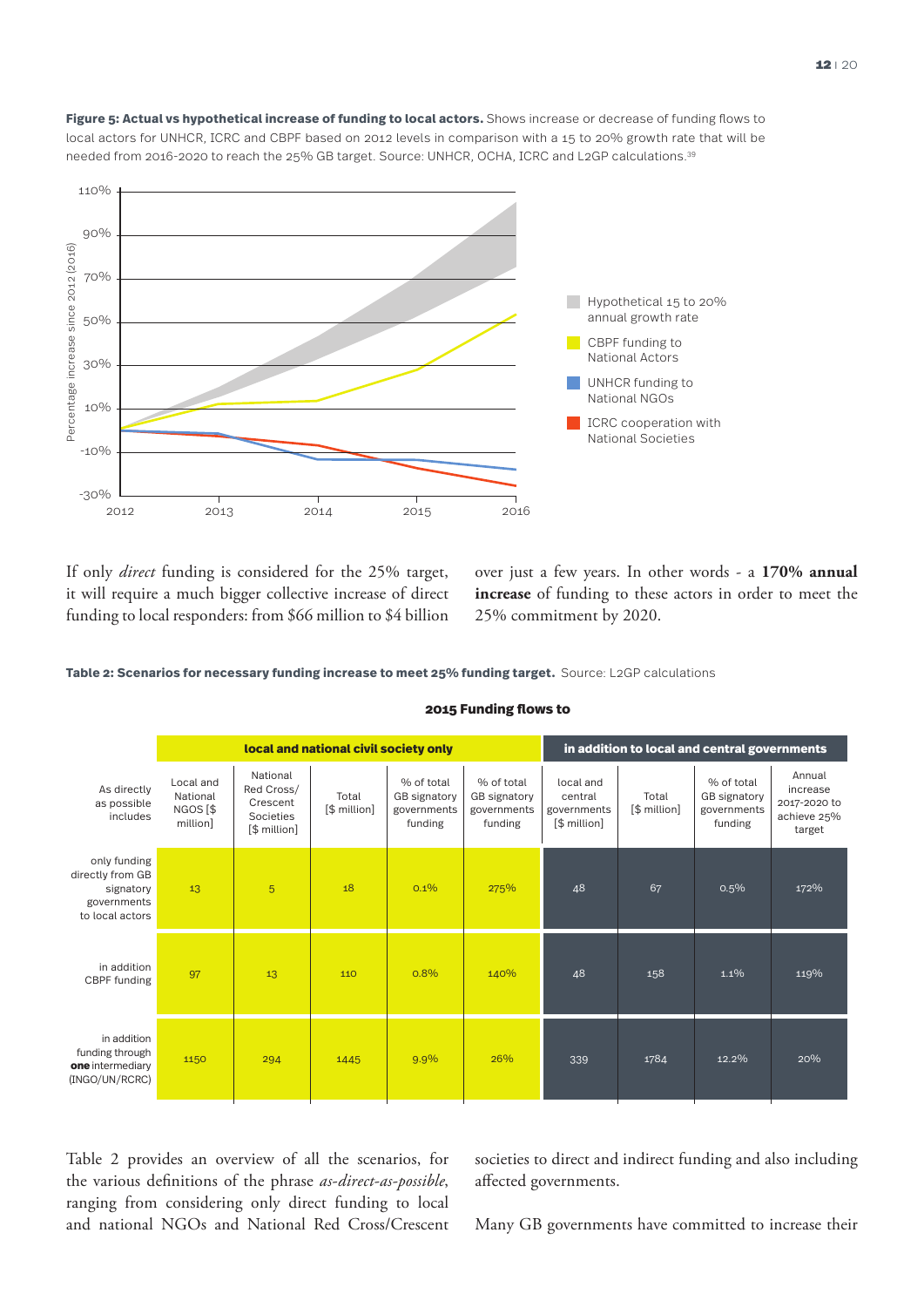contributions to the CBPFs, which currently make up just 3% of their collective funding allocations. While CBPFs look set to increase funding to local actors from current levels, this funding mechanism alone will not allow GB signatories to reach the global 25% target - even if the CBPFs allocated 100% of their received funds to national NGOs. A **system-wide approach to increase funding to local responders by 15 - 20% is required**, including direct funding, funding through pooled funds – and making sure that international aid organization allocate significantly more of their funding from GB donors to local and national partners.

In conclusion, this briefing note alerts all stakeholders to the fact that a number of on-going discussions and disagreements over technicalities and definitions risk delaying and ultimately diluting the intentions of this GB commitment. Among such disagreements are: what constitutes a local or national actor, from what basis should the 25% be calculated, what counts as "humanitarian funding" Yet, a previous L2GP briefing note<sup>4</sup> demonstrates that considering in-kind transfers as "funding" would practically render this GB commitment irrelevant as several UN agencies already in 2014 allocated more than 25% of their humanitarian expenditures to local actors if in-kind transfers are defined as "funding".

Given the challenges ahead, with just a few years left till 2020 and signatories still arguing about definitions of individual words in the commitment, it would appear important for all GB signatories to resolve such disagreements swiftly. And to do that in a manner, which is in keeping with the spirit, intend and original wording of the Grand Bargain commitment: *"Achieve by 2020 a global, aggregated target of at least 25 per cent of humanitarian funding to local and national responders as directly as possible to improve outcomes for affected people and reduce transactional costs".*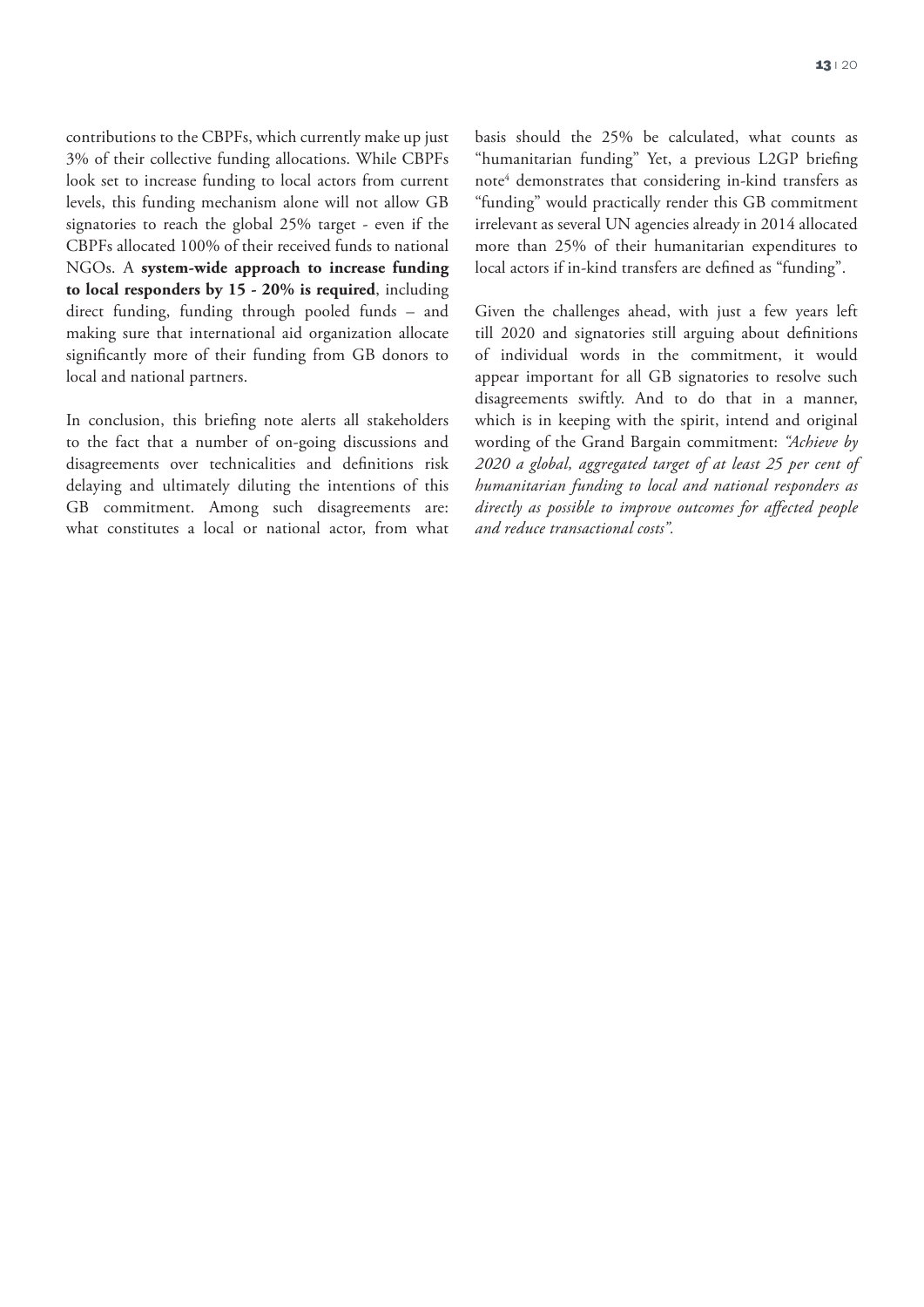## Annex 1

## **Methodological consideration**

Full transparency of financial flows from donor to enduser of humanitarian assistance has been a continued demand by various charity watchdogs, anti-corruption organisations, donors and aid organisations themselves. The Grand Bargain also includes a commitment to more transparency, including reporting to the IATI standard, but current reporting practices by international agencies do still not allow for a systematic analysis of how much funding is channeled to local and national actors in various ways – let alone to the very end-users of humanitarian assistance themselves (people affected by crisis and in need of assistance).

While most of the GB government donors report data on the first-level recipients, including direct funding to national NGOs, tracing funding flows through UN, RCRC and INGOs is much more challenging. The IATI standard would allow for such traceability of the individual cash flow, however, comprehensive and consistent reporting from each stakeholder in the transaction chain remains to be seen. Current IATI reporting certainly does not (and will probably not in the foreseeable future) allow for tracking the \$16bn (as of 2015) from GB governments to local and national humanitarian actors.

In contrast to the challenges in tracking indirect funding flows, data on direct funding flows is readily available. Government donors report data on direct funding (firstlevel recipients) to FTS, and data on direct funding to local and national NGOs can be easily extracted as described in footnote 10.

Hence, data on direct funding is based on FTS data. Funding flows of GB signatories through UN's pooledfunds, CBPF and CERF is well documented and data presented in this report is based on publicly available information from OCHA. Based on these data sets, the magnitude of direct funding and funding through pooled funds can be easily determined. Table A1 offers an overview of the various data sources used for direct and indirect funding as well as funds channeled through pooled funds.

Indirect flows through operational UN entities, INGOs and members of the international Red Cross and Crescent movement are much more challenging to quantify at scale. In this briefing note a methodology is presented that allows for estimating GB government funding going to

local actors on a large scale, through one (international) intermediary. Using two simple data inputs this methodology allows for a reliable but still fairly easy way to estimate indirect funding flows, without the need to have data on a project or activity level.

The methodology is based on the assumption that GB funding is not allocated differently than how funding is used on the global average for the particular aid organization. For example, INGO A allocated on average 20% of its global expenditure to local actors, then it is assumed that INGO A also channeled 20% to local actors for all funding received by GB governments.

Based on this assumption, funding allocations to local actors can be estimated, if two data inputs are available:

- A) how much GB donors allocated to individual international aid organisations and
- B) what percentage of these aid organisations' funding went on average to local actors.

**Data input A:** *GB governments' funding to individual international aid organisations.* Currently only FTS comprehensibly provides this type of information. While data reporting to FTS is voluntary, all of the 22 GB governments reported funding to OCHA FTS in 2015.

In 2015, GB governments reported funding allocations to UN agencies, NGOs and the international Red Cross/ Crescent movement worth more than \$15.8 billion for which the vast majority (90%) the first-level recipients were reported by name. For the remainder no details about the recipient were provided.

FTS, OECD and IATI data Despite its well-known weaknesses<sup>40</sup>, FTS is currently the only source for comprehensible information on humanitarian financial data that identifies the name of the first-level recipient organization. OECD data is considered more reliable due to the mandatory reporting of DAC member, but does not allow to identify recipient organisations by name. IATI data is currently not comprehensibly available for the majority of humanitarian organisations.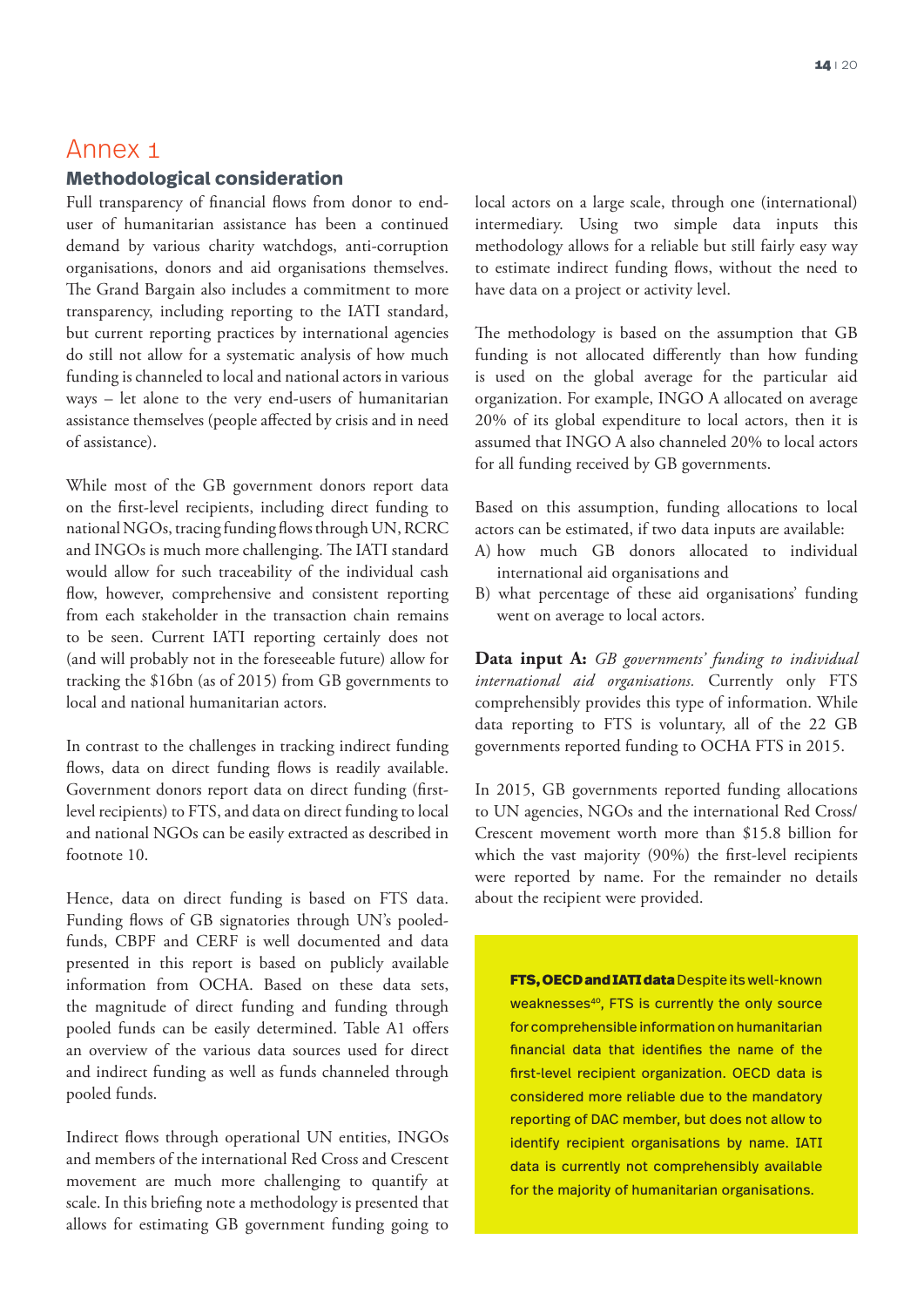**Data input B:** *Percentages of expenditure allocated to local actors.* This type of information is currently not publicly available from most international humanitarian organisations. Of the major UN agencies, INGOS and Red Cross/Crescent organisations only UNHCR and ICRC publish how much funding they provided to National NGOs and National Red Cross/Crescent societies respectively. By 2018 the 30 Charter4Change signatories should publish such data in their annual reports according to their commitments. This kind of data needs to be sourced from international humanitarian organisations and to ensure data comparability two questions need to be considered.

#### **Figure A1: Simple schema to calculate indirect funding flows to local actors.**



## **What constitutes a local and national actor and how should the percentage of funding flows going to local actor be calculated?**

This question has been extensively discussed within the work-stream of the GB focusing on localization. The Grand Bargain explicitly defines national and local responders as "comprising [of] governments, communities, Red Cross and Red Crescent National Societies and local civil society", but there have been some discussions whether NGOs that are in one way or another affiliated with an international NGO, should be included in the definition of national NGOs or international NGO.

Closely related to the question of affiliation is how to treat internal funding flows within international associations and alliances such as CARE, Oxfam, World Vision or Save the Children. Data presented in this paper treats these entities as black boxes, with GB government as donor input and funding allocations to local actors as output. Internal funding flows are not considered. In principle funding can be channeled through multiple members of the associations/confederation for example INGO X Germany  $\blacktriangleright$  INGO X International  $\blacktriangleright$  INGO X Sudan, however if large transaction costs would occur within the association/federation, this would show in the data as reduced available funding to local actors.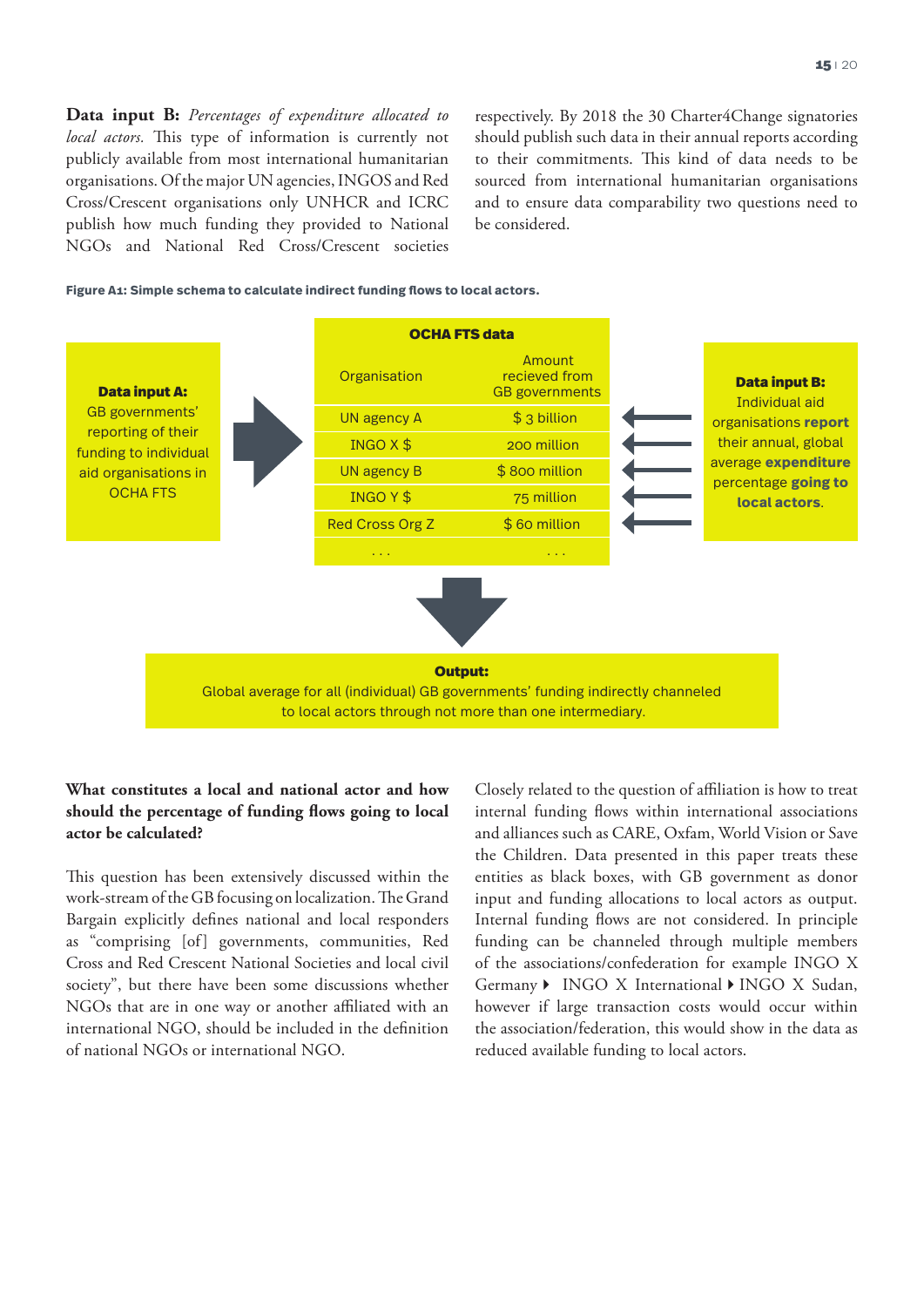**Table A1: overview of data sources and analysis.** The table shows data sources, briefly explains data analysis and definition of local actors for all direct and indirect funding channels discussed in the methodology and presented in main part of this paper. **Data Sourcing**

|               |                    |              |                                                                            | <b>Input A</b>          | <b>Input B</b>                          | <b>Data Analysis</b>                                                                                                                                                                                      | <b>Definition of</b><br>local actors                                                                                                                                                                                                                                                                                                                                                    | <b>Assumption/Note</b>                                                                                                                                                                                                                                                                                                                                                                      |
|---------------|--------------------|--------------|----------------------------------------------------------------------------|-------------------------|-----------------------------------------|-----------------------------------------------------------------------------------------------------------------------------------------------------------------------------------------------------------|-----------------------------------------------------------------------------------------------------------------------------------------------------------------------------------------------------------------------------------------------------------------------------------------------------------------------------------------------------------------------------------------|---------------------------------------------------------------------------------------------------------------------------------------------------------------------------------------------------------------------------------------------------------------------------------------------------------------------------------------------------------------------------------------------|
| Funding going | directly to        |              | affected<br>Government                                                     | FTS.<br><b>OECD CRS</b> |                                         | only flows to affected<br>governments (FTS) and<br>channel code 1200x<br>(OECD CRS)<br>are considered                                                                                                     | <b>IASC</b> localization<br>marker definitions<br>were used                                                                                                                                                                                                                                                                                                                             | not all GB donors<br>report to OECD CRS.<br>Largest GB donors,<br>however, are all DAC<br>members, thus funding<br>flows are slightly<br>underestimated                                                                                                                                                                                                                                     |
|               |                    |              | <b>Local</b> and<br><b>National</b><br><b>NGOs</b>                         | <b>FTS</b>              |                                         | L <sub>2</sub> GP                                                                                                                                                                                         | <b>IASC</b> localization<br>marker definitions<br>were used                                                                                                                                                                                                                                                                                                                             |                                                                                                                                                                                                                                                                                                                                                                                             |
|               |                    |              | <b>National</b><br><b>Societies</b>                                        | <b>FTS</b>              |                                         | all National Societies<br>based in non OECD<br><b>DAC</b> countries were<br>considered                                                                                                                    | <b>IASC</b> localization<br>marker definitions<br>were used                                                                                                                                                                                                                                                                                                                             |                                                                                                                                                                                                                                                                                                                                                                                             |
|               |                    | <b>CBPF</b>  | to National<br><b>NGOs and</b><br>National<br><b>Societies</b>             | <b>CBPF</b><br>website  | <b>CBPF</b><br>website                  | all data is readily<br>available on the CBPF<br>website                                                                                                                                                   | <b>CBPF</b> distinguishes<br>between National and<br>international NGOs only,<br>definition of National<br>NGO is done on a<br>country level                                                                                                                                                                                                                                            |                                                                                                                                                                                                                                                                                                                                                                                             |
|               | indirectly through | <b>UN</b>    | to National<br><b>NGOs and</b><br>national<br>Societies and<br>governments | <b>FTS</b>              | CERF, L2GP<br>data sourcing             | data for all UN agencies<br>presented based on<br><b>CERF</b> data imputation<br>and data sourcing,<br>except UNRWA and<br><b>OCHA for which funding</b><br>flows to local actors are<br>assumed to be 0. | <b>National NGO</b><br>category based on<br><b>CERF and UN agencies'</b><br>own categorisation                                                                                                                                                                                                                                                                                          | <b>CERF funding was</b><br>included in GB donor<br>funding,                                                                                                                                                                                                                                                                                                                                 |
|               |                    | <b>INGOs</b> | to National<br>NGOs and<br>National<br>Societies and<br>governments        | <b>FTS</b>              | L <sub>2</sub> GP data<br>sourcing, C4C | percentages were<br>calculated based on<br>humanitarian program<br>expenditure                                                                                                                            | C4C data collection<br>used IASC definitions.<br>some of the organization<br>could only report<br>combined data for<br>national and local<br>NGOs. However, flows<br>to affiliated NGOs are<br>not included. Data<br>collected by L2GP<br>relied on self-<br>categorization by the<br>reporting INGO. It was<br>ensured that affiliated<br><b>INGOS</b> were not include<br>in the data | <b>Internal funding flows</b><br>from one member to<br>another of an alliance<br>or confederation such<br>as Oxfam, Save the<br>Children, Care etc are<br>not considered. These<br>organisations are<br>considered one entity<br>for the study and only<br>the collective outgoing<br>flows to local partners,<br>which are outside of<br>their confederation or<br>alliance are considered |
|               |                    | <b>RCRC</b>  | <b>To National</b><br><b>Societies</b>                                     | <b>FTS</b>              | L <sub>2</sub> GP data<br>sourcing      | percentages were<br>calculated based on<br>humanitarian program<br>expenditure                                                                                                                            |                                                                                                                                                                                                                                                                                                                                                                                         |                                                                                                                                                                                                                                                                                                                                                                                             |

There is another question, slightly subtler maybe, but equally important. Based on the actual \$-value of funding allocations to local actors, percentages can be calculated based either on the overall humanitarian expenditure - or only on program expenditure. The latter excludes headquarter/overhead/indirect support costs, which may range in the magnitude of 10-25% depending on the organisations and how the accounting and bookkeeping is presented.

To illustrate the effect of different ways to calculate percentages a simple example is discussed. If an aid

organization has HQ costs of 15% and program costs of 85% and only the latter are considered when calculating the 25% GB target, then only 21% of the total humanitarian expenditure needs to be allocated to local actors to meet the GB target (25% of 85% program expenditure  $\sim 21\%$ ) of total expenditure). Defining the percentages so that only program expenditure should be included, would have result in a - by \$600 million - reduced (4%) funding allocation to local actors in 2015, based on the \$16 billion GB governments humanitarian expenses and assuming an average HQ cost rate of 15%.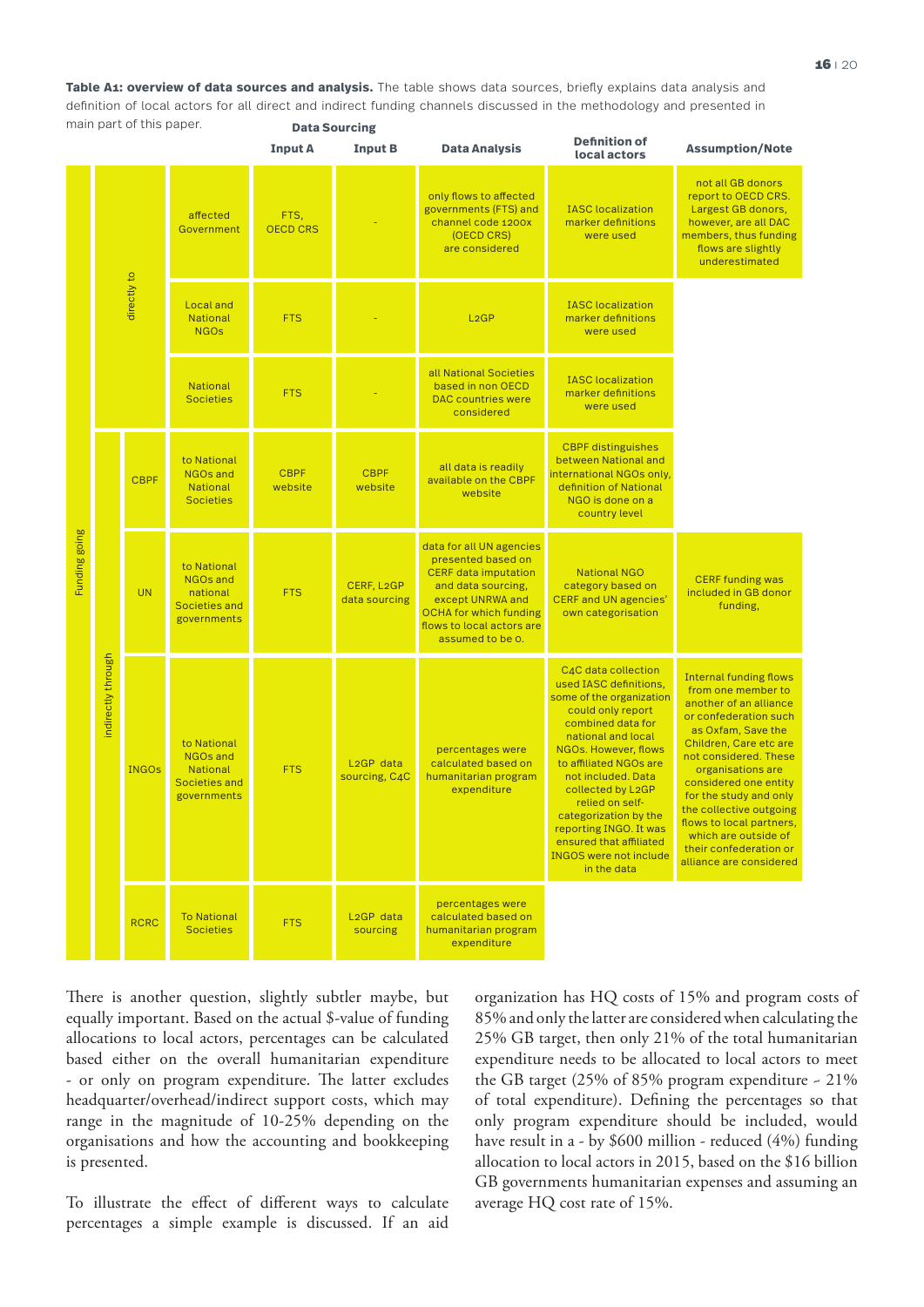**Definitions** (Source: IASC HFTT Localisation Marker Working Group):

**National NGOs/civil society organisations (CSOs):** National NGOs/CSOs operating in the aid recipient country in which they are headquartered, working in multiple subnational regions, and not affiliated to an international NGO. This category can also include national faith-based organisations.

**Local NGOs/CSOs:** Local NGOs/CSOs operating in a specific, geographically defined, subnational area of an aid recipient country, without affiliation to an international NGO/CSO. This category can also include community-based organisations and local faith-based organisations.

**Red Cross/Red Crescent National Societies:** National Societies that are based in and operating within their own aid recipient countries.

**National governments:** National government agencies, authorities, line ministries and state-owned institutions in aid recipient countries e.g. National Disaster Management Agencies (NDMAs). This category can also include federal or regional government authorities in countries where they exist.

**Local governments:** Sub-national government entities in aid recipient countries exercising some degree of devolved authority over a specifically defined geographic constituency e.g. local/municipal authorities.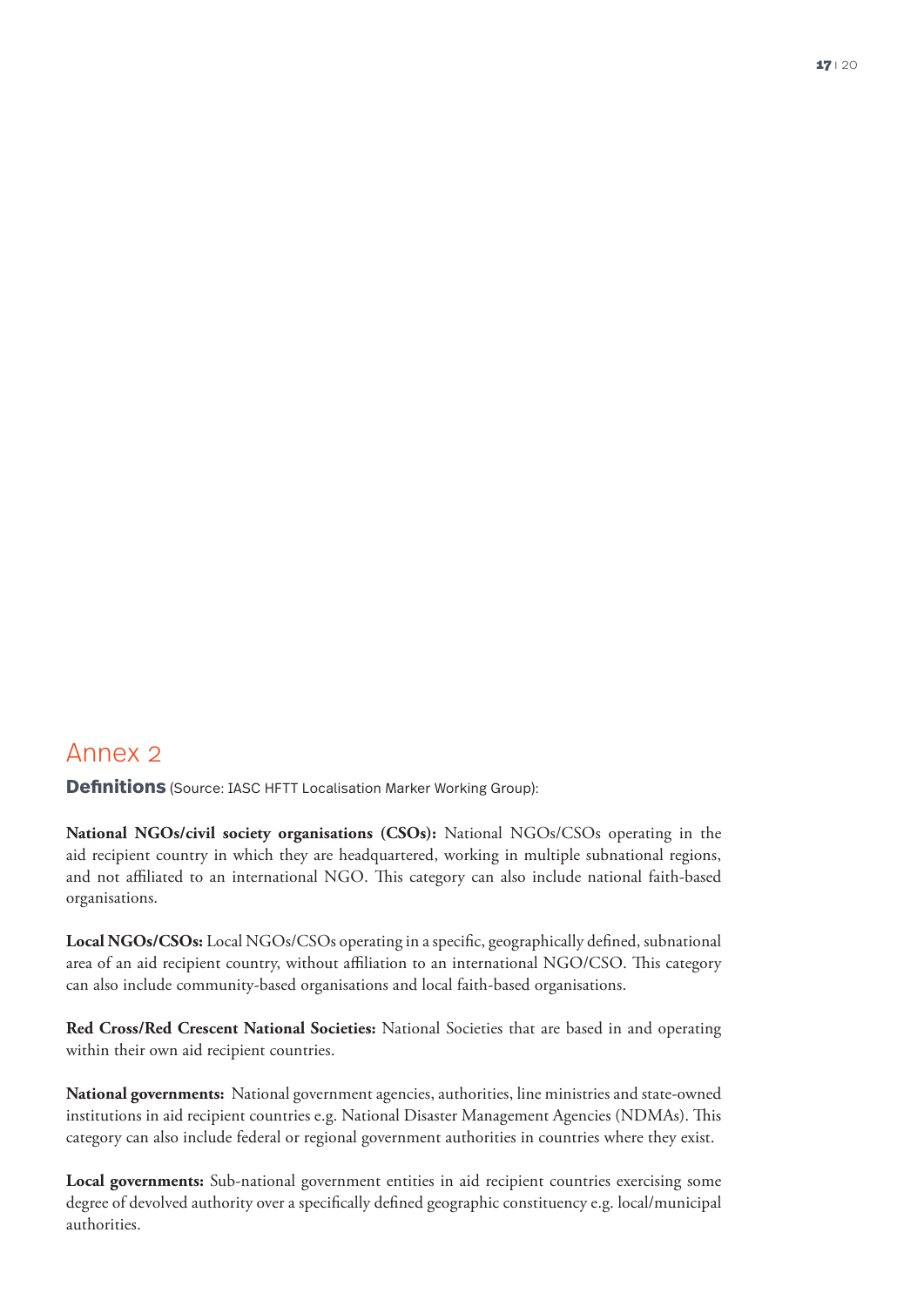# Footnotes

- 1. Data for 54% of the UN agencies, 23% of the INGOs and 88% of the Red Cross/Crescent organisations could be collected. For unknown data, data was imputed based on average values of the data collection and CERF data on sub-grants to implementing partners.
- 2. The lower level of this range assumes that imputed funding flows underestimate the actual level by more than one third.
- 3. Mario Biagoli: "Watch out for cheats in citation game", Nature 2016, http://www.nature.com/news/watch-out-for-cheats-in-citationgame-1.20246
- 4. See Christian Els: "Funding to local responders: cash grants vs in-kind", L2GP 2016, http://www.local2global.info/area-studies/funding-tolocal-responders-cash-grants-vs-in-kind
- 5. According to FTS. Only cash contributions where considered, ftsarchive.unoch.org
- 6. Taken together GB signatories, that are also DAC members allocate 99% of the total humanitarian funding of DAC members
- 7. See for example: Christian Els, Kholoud Mansour & Nils Carstensen "Funding to Syrian Humanitarian Actors: Between sub-contracting and partnership", L2GP 2016, http://www.local2global.info/wp-content/uploads/L2GP\_funding\_Syria\_May\_2016.pdf
- 8. Mario Biagoli: "Watch out for cheats in citation game", Nature 2016, http://www.nature.com/news/watch-out-for-cheats-in-citationgame-1.20246
- 9. These definitions are the result of an extensive consultation process of the localization marker working group, which is part of the IASC Humanitarian Finance Task Team
- 10. Note that UNICEF, which is included in these 50%, could only provide partial data. No data on humanitarian funding flows to implementing governments was available.
- 11. IRIN Multimedia Ertharin Cousin- An Unequal Humanitarian Economy Interview IRIN https://soundcloud.com/irinfilms/ertharincousin-an-unequal?in=irinfilms/sets/is-the-un-too-big-to-fail
- 12. According to OCHA FTS, GB signatories provided funding to 180 NGOs (FTS classification) in 2015, which were operating only in one country. Since ECHO provides only funding to NGOs, which are headquartered in Europe, NGOs operation in only one country, whose sole funding source (according to FTS) was ECHO, were not considered, as they per definition cannot be local or national NGOs. The 180 NGOs already exclude ECHO funded ones. Note that operating in not more than one country is a necessary condition for an NGO, to be classified as local and national NGO, according to the definition in the annex. This does not imply that all of these organisations have indeed worked only in one country (since there are other funding sources than GB signatories available). In fact, out of the 180 at least 139 were non-national NGOs and other non-national actors. Out of the remainder (41), at least 5 were affiliated with INGOs (for example part of CARE and World Vision). This puts the upper bound of GB signatory funded local and national NGOs to 36, which received 12.9 million, which is the largest possible amount directly received by NNGOs, given that some of the organization in that category could not be classified and for simplicity are assumed to be local or national NGOs, according to the definition in the annex.
- 13. Based on FTS data on funding flows to governments, NGOS, Red Cross/Crescent organisations, UN, CERF and CBPF
- 14. Based on OECD CRS data, only ODA grants (commitments and constant prices) were considered https://stats.oecd.org/Index. aspx?DataSetCode=CRS1
- 15. These four types received \$14.6 billion in 2015. Funding flows to other recipients, including intergovernmental organisations, private organisations and foundations, which amounted to \$130 million were not considered.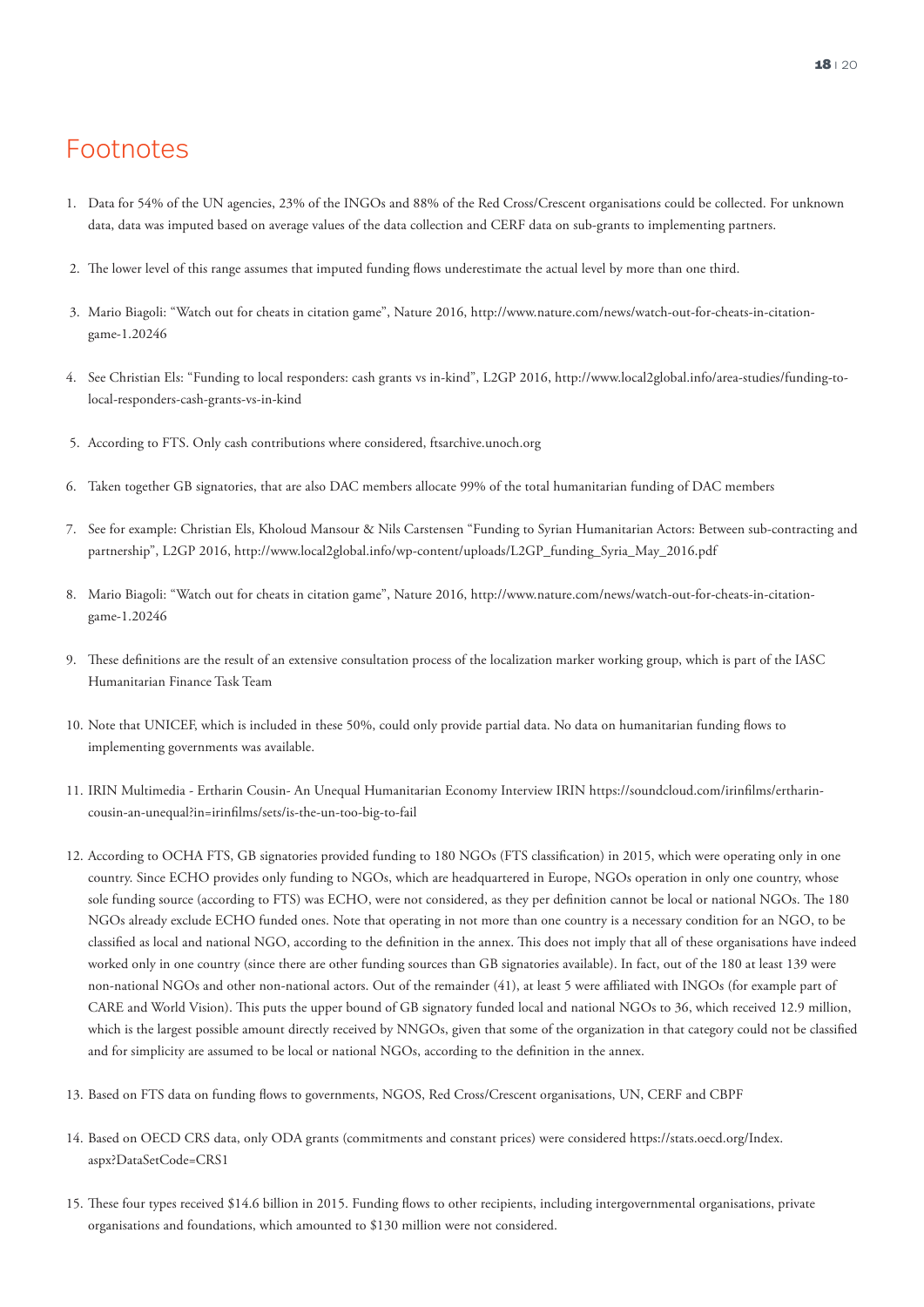- 16. The only exception to this is CERF funding, although there are two intermediaries (CERF and UN agency), CERF was considered in the figures presented in the this chapter.
- 17. Of which the vast majority was provided by GB donors, CBPF Grant Management System Business Intelligence https://gms.unocha.org/ content/cbpf-contributions
- 18. The categorization of CBPF recipients as National NGO vs International NGO is done on a country level, it includes (as far as names are available) no obvious example of an organisations that is categorized as National NGO that is affiliated with an international NGO. CBPF Grant Management System – Business Intelligence https://gms.unocha.org/content/cbpf-contributions
- 19. Note that the \$100 million for ongoing year 2017 include \$6.5 million of pledged amounts. https://fts.unocha.org/data-search/results/ outgoing?organisations=4306&group=usageYears
- 20. CBPF Grant Management System Business Intelligence https://gms.unocha.org/content/cbpf-contributions Financial Tracking Service Total reported funding 2016 https://fts.unocha.org/global-funding/overview/2016 Agenda for Humanity http://www.agendaforhumanity.org/explore-commitments/indv-commitments/?combine=pooled+funds#search
- 21. According to OCHA FTS
- 22. UNRWA's operations are, in their vast majority, implemented directly by UNRWA staff. However, some limited support (like hospitalization) is provided through local external responders such as the Palestinian Red Crescent and other hospitals in Lebanon. OCHA, the main humanitarian coordination body of the UN is not an implementing organization, it is therefore assumed to not provide funding to local and national responders.
- 23. This applies also to UNICEF's funding allocations to implementing governments, which could not be sourced for humanitarian funding only.
- 24. The CERF is a global pooled fund mechanics by the UN that funds only UN agencies. Data used here is based on UN Central Emergency Respond Fund: "Analysis of Data from 2015 RC/HC Reports - Partnerships in the Implementation of CERF Funding"http://www.unocha. org/cerf/sites/default/files/CERF/AG2017/2015%20Partnerships%20Paper%20-%20Volume%20and%20Timing.pdfd
- 25. According to its global report, UNHCR channeled 13.5% of its program expenditure to national NGOs (including National Red Cross/ Crescent Societies) in 2015, according to CERF data, 14% of its CERF funds were channeled to these actors. CERF sub-grants to national government entities (3.2%) would underestimate UNHCR overall funding allocation to governments (5.83%), in the calculation CERF data for UNHCR on funding allocations to governments was therefore amended to the actual value. For UNICEF only data on National NGOs and Civil Society Organisations could be sourced. According to UNICEF, it allocated \$200 million to these organization through Programme Cooperation Agreements (expenses within the category "other resources - emergency"). Using UNICEF's CERF data as an approximation would predict \$211 million of funding flows to these organisations, which is very close to the actual value.
- 26. Sub-grants from UN agencies using CERF funding to governments, NNGOs and National Red Cross/Crescent organisations remained at similar level from 2012-2015
- 27. CERF data 2015, the average funding to UN agencies presented here differs from CERF's analysis, since the relative funding sizes in FTS data (all GB donor funding) differs from the amounts received by UN agencies through CERF.
- 28. These agencies received only small number of grants from CERF and extrapolation from such small sample size is too unreliable.
- 29. Estimate based on CERF data 2015
- 30. For a discussion of how to treat internal funding flows within international associations and alliances such as CARE, Oxfam, World Vision or Save the Children, see the methodology in the annex (page x)